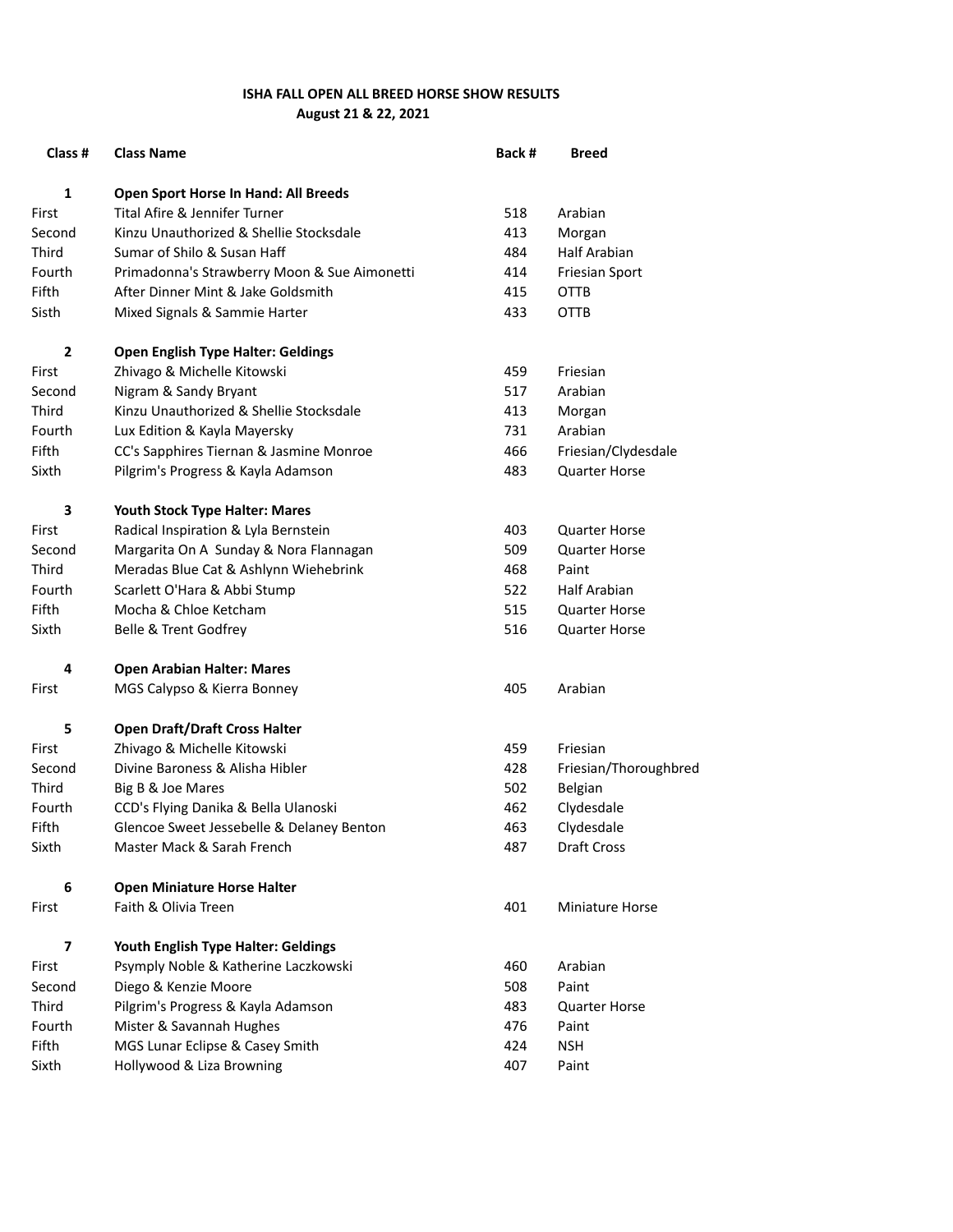| 8      | OTTB/TIP/ Open Thoroughbred Halter: Mares & Geldings                 |     |                           |
|--------|----------------------------------------------------------------------|-----|---------------------------|
| First  | Let's Skip Fiji & Tessa Lawrence                                     | 455 | <b>OTTB</b>               |
| Second | Mixed Signals & Sammie Harter                                        | 433 | <b>OTTB</b>               |
| Third  | Love Dr Bill & Anna Tomes                                            | 473 | <b>OTTB</b>               |
| Fourth | After Dinner Mint & Jake Goldsmith                                   | 415 | <b>OTTB</b>               |
| 9      | <b>Open Half Arabian Halter: Mares</b>                               |     |                           |
| First  | Scarlett O'Hara & Audury Pearson                                     | 525 | Half Arabian              |
| 10     | Open Color Horse/Pony/Miniature Horse Halter: All Breeds             |     |                           |
| First  | Triple Kiden Poco Chick & Simone Allen                               | 521 | Paint                     |
| Second | Thru Thick N Tin & Jessalyn Eisenmann                                | 520 | Paint                     |
| Third  | Chips Ahoy Leroy & Alexis Griffin                                    | 528 | Rangerbred                |
| Fourth | Margarita On A Sunday & Nora Flanagan                                | 509 | Paint                     |
| Fifth  | CK Something In Red & Sara Trivett                                   | 429 | POA                       |
| Sixth  | JT Elanor & Wendy Tallent                                            | 418 | Mini Donkey               |
| 11     | <b>Open Baroque Type Halter: Mares</b>                               |     |                           |
| First  | Divine Boroness & Alisha Hibler                                      | 428 | Friesian/Thoroughbred     |
| Second | Cedar Creeks GiGi & Sydney Warning                                   | 470 | Friesian                  |
| Third  | Joyous Song & Sophie Lawrence                                        | 456 | <b>Friesian Cross</b>     |
| 12     | <b>Open Stock Type Halter: Geldings</b>                              |     |                           |
| First  | Bet Im In Style & Heather Ramirez                                    | 481 | <b>Quarter Horse</b>      |
| Second | A Bar Mans Story & Heather Quigley-Allen                             | 417 | <b>Quarter Horse</b>      |
| Third  | Kinzu Unauthorized & Shellie Stocksdale                              | 413 | Morgan                    |
| Fourth | Winston & Mariah Fradenburgh                                         | 506 | Quarter Horse             |
| Fifth  | Ox & Meghan Carpenter                                                | 504 | <b>Quarter Horse</b>      |
| Sixth  | Chips Ahoy Leroy & Alexis Griffin                                    | 528 | Rangerbred                |
| 13     | <b>Open English Type Halter: Mares</b>                               |     |                           |
| First  | Divine Baroness & Alisha Hibler                                      | 428 | Friesian/Thoroughbred     |
| Second |                                                                      | 462 | Clydesdale                |
| Third  | CCD's Flying Danika & Bella Ulanoski<br>Ima Electra & Justin Belcher | 531 | <b>RMH</b>                |
|        |                                                                      |     |                           |
| Fourth | Glencoe Sweet Jessebelle & Delaney Benton                            | 463 | Clydesdale                |
| Fifth  | Hope & Kayla Gotts                                                   | 526 | Paint                     |
| Sixth  | Cedar Creeks GiGi & Sydney Warning                                   | 470 | Friesian                  |
| 14     | *Youth Pony Halter: Mares & Geldings                                 |     |                           |
| First  | Herbie & Lexi Maki                                                   | 529 | Haflinger                 |
| Second | Buddy & Kate Holbrook                                                | 402 | <b>Quarter Pony</b>       |
| Third  | Joyous Song & Sophie Lawrence                                        | 456 | <b>Friesian Cross</b>     |
| Fourth | Bobo Spirit & Kayliana Morman                                        | 416 | Hackney Pony/Standardbred |
| Fifth  | MGS Calypso & Kierra Bonney                                          | 405 | Arabian                   |
| Sixth  | Denver & Annabelle Goldman                                           | 454 | <b>Quarter Pony</b>       |
| 15     | <b>Open Gaited Horse Model Halter: Mares</b>                         |     |                           |
| First  | Silver's Meteor Shower & Allison Thompson                            | 490 | <b>RMH</b>                |
| Second | Ima Electra & Justin Belcher                                         | 531 | <b>RMH</b>                |
| Third  | TTRs Classy N Sassy & Will Jones                                     | 491 | <b>RMH</b>                |
| Fourth | Willow & Violet Robbleoth                                            | 469 | <b>TWH Cross</b>          |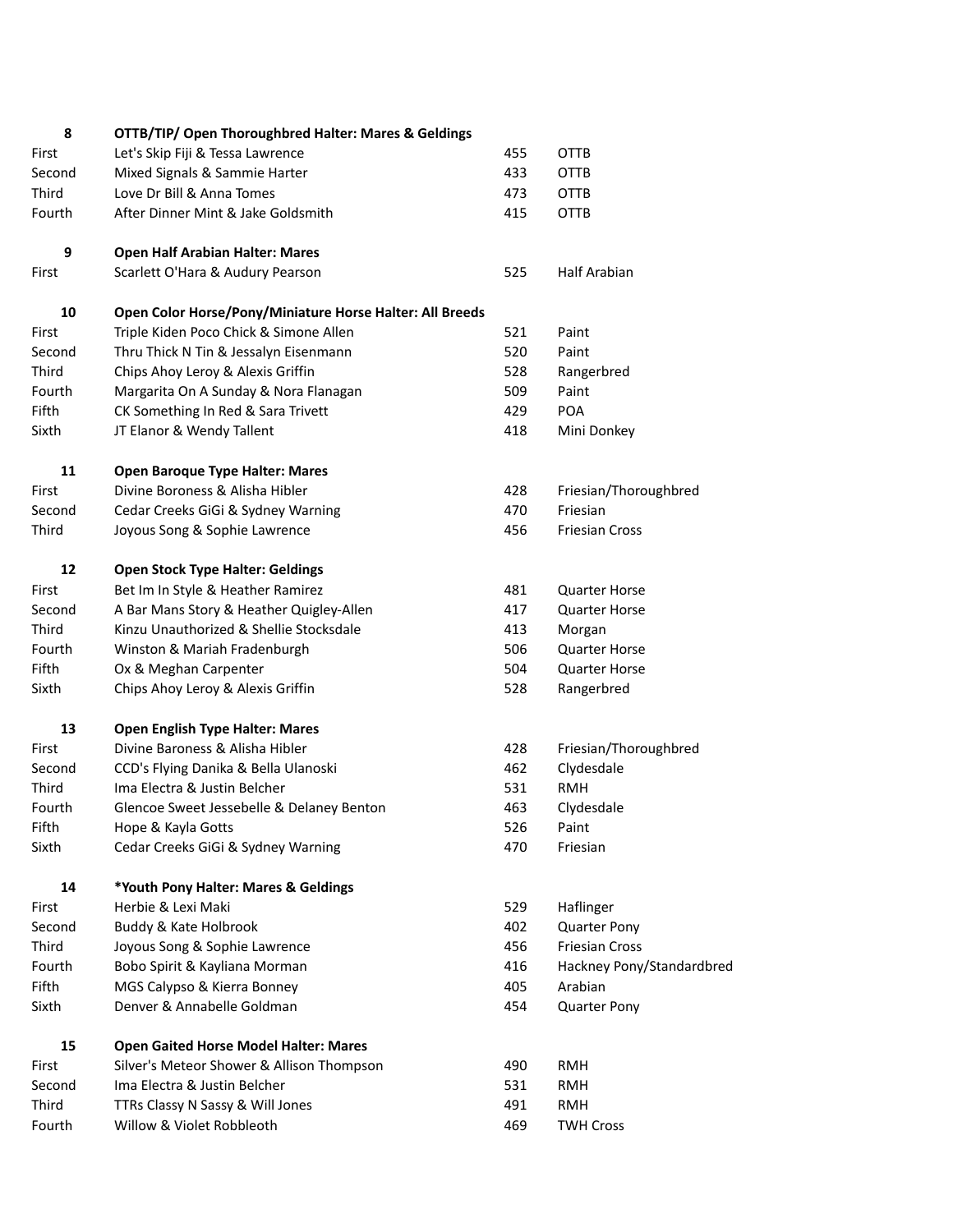| Fifth | Whiskey & Natasha Hockaden | 1743 | TWH |
|-------|----------------------------|------|-----|
|-------|----------------------------|------|-----|

| 16     | Youth English Type Halte: Mares                   |     |                       |
|--------|---------------------------------------------------|-----|-----------------------|
| First  | Cedar Creeks GiGi & Sydney Warning                | 470 | Friesian              |
| Second | CCD's Flying Danika & Bella Ulanoski              | 462 | Clydesdale            |
| Third  | Glencoe Sweet Jessebelle & Delaney Benton         | 463 | Clydesdale            |
| Fourth | Pretty N Red & Sophia Jones                       | 430 | <b>Quarter Horse</b>  |
| Fifth  | MGS Calypso & Kierra Bonney                       | 405 | Arabian               |
| Sixth  | Joyous Song & Sophie Lawrence                     | 456 | <b>Friesian Cross</b> |
| 17     | Open Hunt/Saddle Seat Types Showmanship: All Ages |     |                       |
| First  | Thru Thick N Tin & Jessalyn Eisenmann             | 520 | Paint                 |
| Second | Chips Ahoy Leroy & Alexis Griffin                 | 528 | Rangerbred            |
| Third  | Triple Kiden Poco Chic & Kayla Gotts              | 527 | Paint                 |
| Fourth | Diego & Kenzie Moore                              | 508 | Paint                 |
| Fifth  | Whiskey Lullabubye & Amanda Blahunka              | 512 | Paint                 |
| Sixth  | Joyous Song & Sophie Lawrence                     | 456 | Friesian Cross        |

- **18 Stick Horse**  First Kate Holbrook First Lyla Bernstein First Kayliana Morman First Isabella Eldridge First Parker Eldridge First Genevieve Bennett First Tara Albertson First Tessa Lawrence First Sophie Lawrence First Ashlynn Wiehebrink First Abby Yaden First Avery Kolb First Alyson Langdon First Everley Belcher First Natasha Hockaden
- **19 Open Draft/Draft Cross Pleasure Driving: W/T**  First Ted & Tom Mares **501** Belgian

| гнэг   | ICU Q IUIII IVIDICS     | JUL | <b>DEIRIGHT</b> |
|--------|-------------------------|-----|-----------------|
| Second | Big B & Joe Mares       | 502 | <b>Belgian</b>  |
| Third  | Percy & Kay Mares       | 500 | Percheron       |
| Fourth | Ollie & Megan Carpenter | 503 | <b>Belgian</b>  |
|        |                         |     |                 |

## **20 Open Miniature Horse Pleasure Driving: W/T/Extended Trot**

**no entries**

**21 Open Light Horse Pleasure Driving: W/Pleasure Trot/Road Trot** 

**no entries**

| 22     | ** Restricted 10 Yrs & Under Equitation: Walk, Any Seat |     |               |  |
|--------|---------------------------------------------------------|-----|---------------|--|
| First  | SA Halim Jubilee & Wren Rush                            | 447 | Arabian       |  |
| Second | Waylon & Isabella Eldridge                              | 425 | Quarter Horse |  |
| Third  | TTRs Envy & Sophia Phillips                             | 489 | RMH           |  |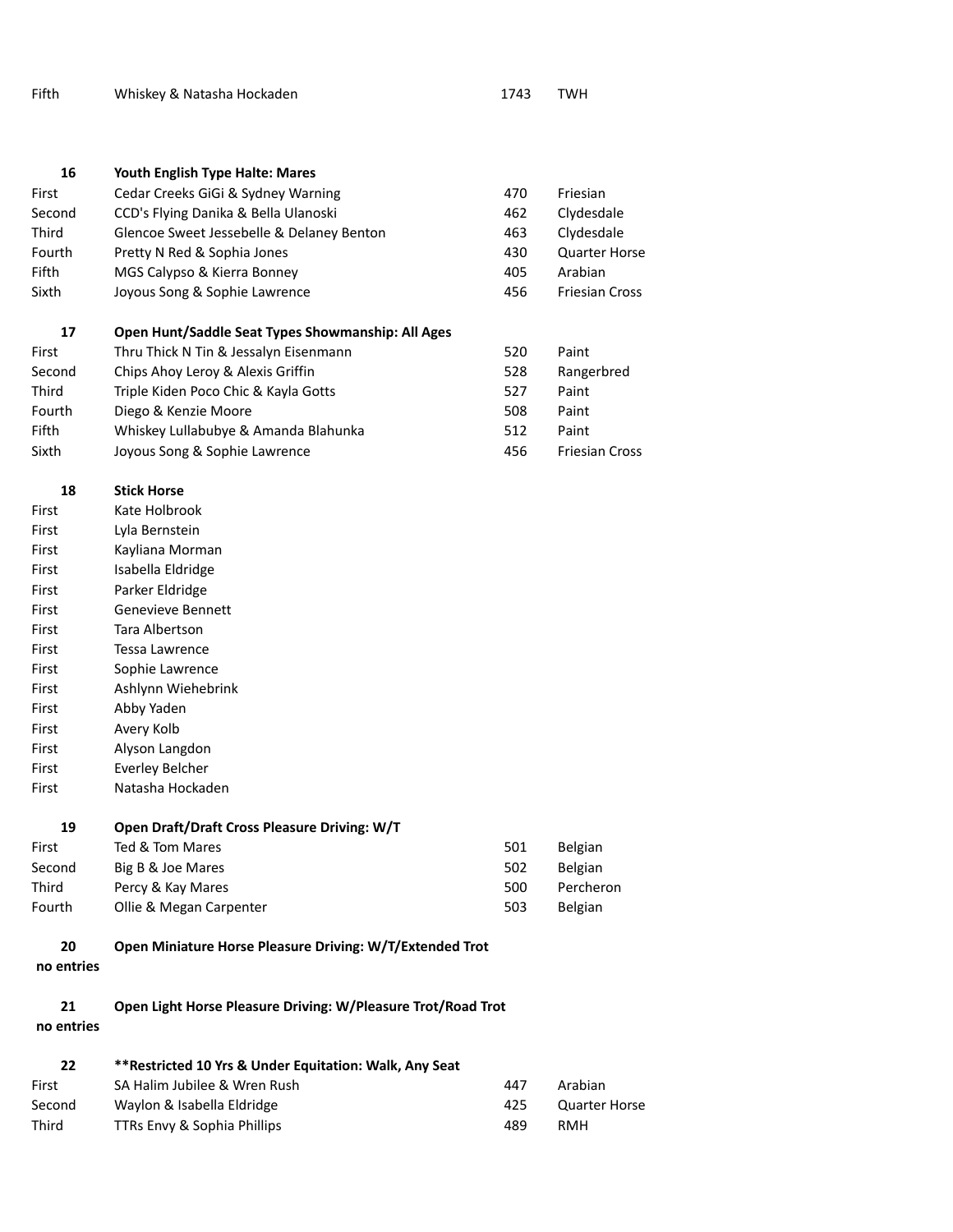| Fourth<br>Fifth | MGS Calypso & Scarlett Bonney<br>Sugarlicious & Genevieve Bennett | 458<br>437 | Arabian<br><b>Quarter Pony</b> |
|-----------------|-------------------------------------------------------------------|------------|--------------------------------|
| Sixth           | Bobo Spirit & Kayliana Mormon                                     | 416        | Hackney Pony/Standardbred      |
|                 |                                                                   |            |                                |
| 23              | Open Walk, Whoa & Back Up                                         |            |                                |
| First           | TTRs Envy & Sophia Phillips                                       | 489        | <b>RMH</b>                     |
| Second          | MGS Calypso & Scarlett Bonney                                     | 458        | Arabian                        |
| Third           | Denver & Annabelle Goldman                                        | 454        | <b>Quarter Pony</b>            |
| Fourth          | Master Mack & Sarah French                                        | 487        | Draft Cross                    |
| Fifth           | Pretty N Red & Sophia Jones                                       | 430        | <b>Quarter Horse</b>           |
| Sixth           | Red Run Equinox & Julia Nolte                                     | 535        | <b>TWH</b>                     |
| Seventh         | Gabe & Lucy Blair: Mystery Class winner                           | 422        | Arabian                        |
| 24              | \$50 Anything Goes Costume Class: In Hand, Riding or Driving      |            |                                |
| First           | Hollywood & Piper Browning                                        | 406        | Paint                          |
| Second          | JT Elanor & Jimmy Tallent                                         | 420        | Mini Donkey                    |
| Third           | Zhivago & Michelle Kitowski                                       | 459        | Friesian                       |
| Fourth          | Thru Thick N Tin & Jessalyn Eisenmann                             | 520        | Paint                          |
| Fifth           | Gabe & Jill Blair<br>Sumar of Shilo & Susan Haff                  | 423<br>484 | Arabian<br>Half Arabian        |
| Sixth           |                                                                   |            |                                |
| 25              | Beginner Hunt/Saddle Seat Equitation: W/T/C, 13 Yr & Up           |            |                                |
| First           | Gabriels Blessing & Kylynne Schantz                               | 440        | Half Arabian                   |
| Second          | Mocha & Chloe Ketcham                                             | 515        | <b>Quarter Horse</b>           |
| Third           | Psychic Moun & Mackenzie Hyatt                                    | 444        | Arabian                        |
| Fourth          | Josie All That Jazz & Leah Straumins                              | 411        | Paint                          |
| Fifth           | Free Willie & Rachel Louks                                        | 478        | Appaloosa                      |
| Sixth           | Dalos Dream Queen & Lauren Lewis                                  | 507        | Paint                          |
| 26              | Youth Hunt Seat Pleasure: W/T                                     |            |                                |
| First           | Thru Thick N Tin & Jessalyn Eisenmann                             | 520        | Paint                          |
| Second          | CCD's Flying Danika & Bella Ulanoski                              | 462        | Clydesdale                     |
| Third           | Joyous Song & Sophie Lawrence                                     | 456        | <b>Friesian Cross</b>          |
| Fourth          | Rohara Gemini & Abbie Stewart                                     | 492        | Arabian                        |
| Fifth           | Cedar Creeks GiGi & Sydney Warning                                | 470        | Friesian                       |
| Sixth           | MGS Calypso & Kierra Bonney                                       | 405        | Arabian                        |
| 27              | **Restricted Non-Gaited Saddle Seat Pleasure: W/T                 |            |                                |
| no entries      |                                                                   |            |                                |
| 28              | Open Hunt Seat Pleasure: W/T                                      |            |                                |
| First           | GBF Ryker & Leah Popp                                             | 474        | Friesian                       |
| Second          | Thru Thick N Tin & Jessalyn Eisenmann                             | 520        | Paint                          |
| Third           | CCD's Flying Danika & Bella ulanoski                              | 462        | Clydesdale                     |
| Fourth          | Al Patino CRF & Jarod Oliver                                      | 488        | <b>Half Arabian</b>            |
| Fifth           | Cedar Creeks GiGi & Sydney Warning                                | 470        | Friesian                       |
| Sixth           | Rohara Gemini & Abbie Stewart                                     | 492        | Arabian                        |
| 29              | BeginnerHunt/Saddle seat Pleasure: W/T, 13 Yrs & Up               |            |                                |
| First           | Gabriels Blessing & Kylynne Schantz                               | 440        | Half Arabian                   |

Second Lux Edition & Kayla Mayersky **731** Arabian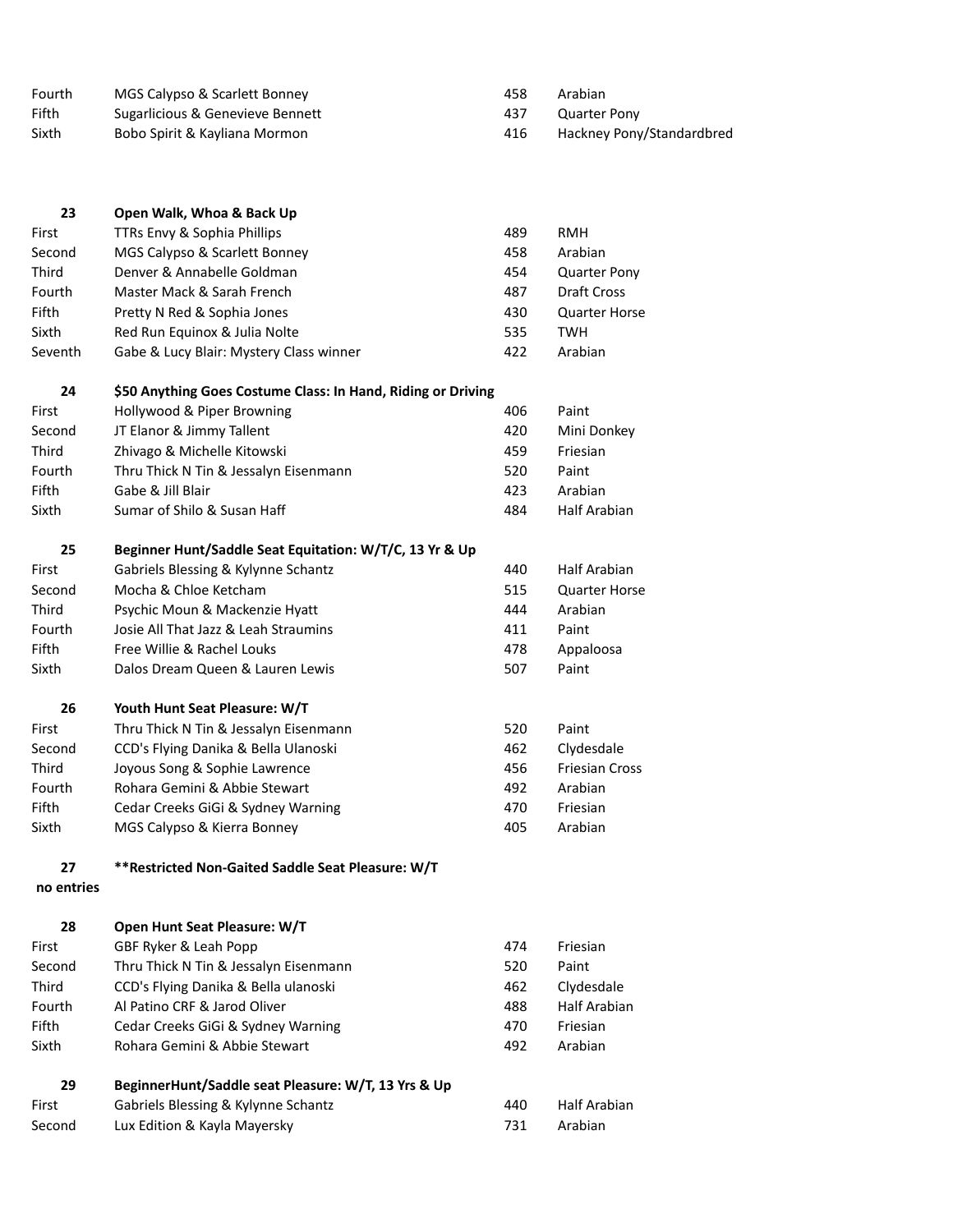| Third  | Dalos Dream Queen & Lauren Lewis  | 507 | Paint        |
|--------|-----------------------------------|-----|--------------|
| Fourth | Ballroom Blitz SA & Misty Adamson | 482 | Half Arabian |
| Fifth  | Psychic Moun & Mackenzie Hyatt    | 444 | Arabian      |
| Sixth  | Free Willie & Rachel Louks        | 478 | Appaloosa    |

| 30     | Youth Western Pleasure: W/J                                 |      |                       |
|--------|-------------------------------------------------------------|------|-----------------------|
| First  | Thru Thick N Tin & Jessalyn Eisenmann                       | 520  | Paint                 |
| Second | Radical Inspiration & Lyla Bernstein                        | 403  | <b>Quarter Horse</b>  |
| Third  | Margarita On A Sunday & Nora Flannagan                      | 509  | Paint                 |
| Fourth | Herbie & Lexi Maki                                          | 529  | Haflinger             |
| Fifth  | Whiskey Lullabubye & Amanda Blahunka                        | 512  | Paint                 |
| Sixth  | Diego & Kenzie Moore                                        | 508  | Paint                 |
| 31     | \$50 Open Gaited All Breeds English Pleasure                |      |                       |
| First  | Silver's Meteor Shower & Allison Thompson                   | 490  | <b>RMH</b>            |
| Second | Glory Dayzee & Dustin Belcher                               | 534  | RMH                   |
| Third  | Ima Electra & Judy Hart                                     | 533  | <b>RMH</b>            |
| Fourth | TTR's Classy N Sassy & Will Jones                           | 491  | RMH                   |
| Fifth  | Willow & Violet Robbleoth                                   | 469  | <b>TWH Cross</b>      |
| Sixth  | Whiskey & Natasha Hockaden                                  | 1743 | <b>TWH</b>            |
| 32     | Beginner Hunt/Saddle Seat Equitation: W/T/C, 12 Yrs & Under |      |                       |
| First  | Pilgrim's Progress & Kayla Adamson                          | 483  | <b>Quarter Horse</b>  |
| Second | Cedar Creeks Lola & Kate Franklin                           | 467  | Pony                  |
| Third  | MGS Calypso & Kierra Bonney                                 | 405  | Arabian               |
| Fourth | Willow & Violet Robbleoth                                   | 469  | <b>TWH Cross</b>      |
| Fifth  | Joyous Song & Sophie Lawrence                               | 456  | <b>Friesian Cross</b> |
| 33     | OTTB/TIP/Open Thoroughbred English Pleasure: W/T            |      |                       |
| First  | Love Dr Bill & Anna Tomes                                   | 473  | <b>OTTB</b>           |
| Second | Mixed Signals & Sammie Harter                               | 433  | OTTB                  |
| Third  | After Dinner Mint & Jake Goldsmith                          | 415  | OTTB                  |
| Fourth | Let's Skip Fiji & Tessa Lawrence                            | 455  | <b>OTTB</b>           |
| 34     | Open Green Horse/Pony: W/T or W/J, Any Seat                 |      |                       |
| First  | Steamy MacDreamy & Jacqui Peterschmidt-Gargas               | 495  | Half Arabian          |
| Second | CCD's Flying Danika & Bella Ulanoski                        | 462  | Clydesdale            |
| Third  | Ruby Roo & Katie Bradford                                   | 538  | <b>Half Arabian</b>   |
| Fourth | Bet Im In Style & Heather Ramirez                           | 481  | <b>Quarter Horse</b>  |
| Fifth  | Jon Knows the Code & Wendy Frevert                          | 190  | OTTB                  |
| Sixth  | Lux Edition & Kayla Mayersky                                | 731  | Arabian               |
| 35     | Open Baroque Type English Pleasure: W/T/C                   |      |                       |
| First  | Joyous Song & Sophie Lawrence                               | 456  | <b>Friesian Cross</b> |
| Second | Cedar Creek's GiGi & Sydney Warning                         | 470  | Friesian              |
| Third  | CCD's Sapphires Tiernan & Jasmine Monroe                    | 466  | Friesian/Clydesdale   |
| Fourth | Zhivago & Michelle Kitowski                                 | 459  | Friesian              |
| Fifth  | Divine Baroness & Alisha Hibler                             | 428  | Friesian/Thoroughbred |

**36 Beginner Hunt/Saddle Seat Pleasure: W/T/C, 12 Yrs & Under**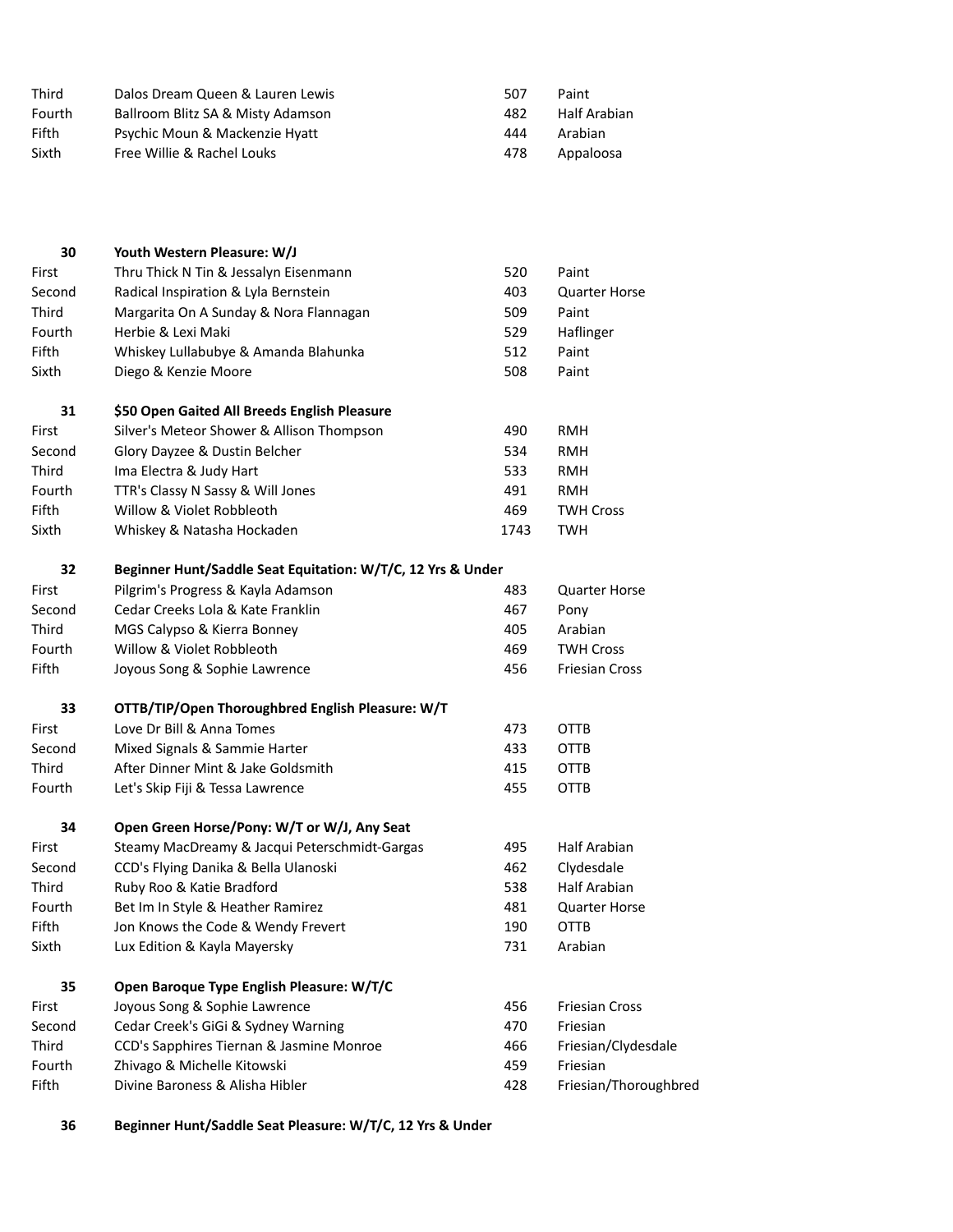| First       | Willow & Violet Robbleoth                                                             | 469  | <b>TWH Cross</b>      |
|-------------|---------------------------------------------------------------------------------------|------|-----------------------|
| Second      | Pilgrim's Progress & Kayla Adamson                                                    | 483  | <b>Quarter Horse</b>  |
| Third       | MGS Calypso & Kierra Bonney                                                           | 405  | Arabian               |
| Fourth      | Joyous Song & Sophie Lawrence                                                         | 456  | <b>Friesian Cross</b> |
| Fifth       | Cedar Creeks Lola & Kate Franklin                                                     | 467  | Pony                  |
|             |                                                                                       |      |                       |
|             |                                                                                       |      |                       |
|             |                                                                                       |      |                       |
|             |                                                                                       |      |                       |
|             |                                                                                       |      |                       |
| 37          | <b>Open Gaited Equitation All Breeds</b>                                              |      |                       |
| First       | Willow & Violet Robbleoth                                                             | 469  | <b>TWH Cross</b>      |
| Second      | Silver's Meteor Shower & Allison Thompson                                             | 490  | <b>RMH</b>            |
| Third       | Whiskey & Natasha Hockaden                                                            | 1743 | <b>TWH</b>            |
| Fourth      | TTR's Classy N Sassy & Will Jones                                                     | 491  | <b>RMH</b>            |
| 38          | Open Arabian Country English Pleasure: W/T/C                                          |      |                       |
| no entries  |                                                                                       |      |                       |
|             |                                                                                       |      |                       |
| 39          | Beginner Hunt/Saddle Seat Equitation Championship All Ages, No Qualifications : W/T/C |      |                       |
| First       | Gabriels Blessing & Kylynne Schantz                                                   | 440  | <b>Half Arabian</b>   |
| Second      | Joyous Song & Sophie Lawrence                                                         | 456  | <b>Friesian Cross</b> |
| Third       | Psychic Moun & Mackenzie Hyatt                                                        | 444  | Arabian               |
| Fourth      | Mocha & Chloe Ketcham                                                                 | 515  | <b>Quarter Horse</b>  |
| Fifth       | Meradas Blue Cat & Ashlynn Wiehebrink                                                 | 468  | Paint                 |
| Sixth       | Josie All That Jazz & Leah Straumins                                                  | 411  | Paint                 |
|             |                                                                                       |      |                       |
| 40          | Open Stock Type Western Pleasure: W/J/L                                               |      |                       |
| First       | Thru Thick N Tin & Jessalyn Eisenmann                                                 | 520  | Paint                 |
| Second      | Margarita On A Sunday & Nora Flannagan                                                | 509  | Paint                 |
| Third       | George & Mariah Fradenburg                                                            | 505  | <b>Quarter Horse</b>  |
| 41          | Open KMH/RMH Country English Pleasure                                                 |      |                       |
| First       | Silver's Meteor Shower & Allison Thompson                                             | 490  | <b>RMH</b>            |
| Second      | Ima Electra & Judy Hart                                                               | 533  | RMH                   |
| Third       | Glory Dayzee & Dustin Belcher                                                         | 534  | <b>RMH</b>            |
|             |                                                                                       |      |                       |
| 42          | Beginner Hunt/Saddle Seat Pleasure Championship: W/T/C All Ages, No Qualifications    |      |                       |
| First       | Gabriels Blessing & Kylynne Schantz                                                   | 440  | Half Arabian          |
| Second      | Psychic Moun & Mackenzie Hyatt                                                        | 444  | Arabian               |
| Third       | MGS Calypso & Kierra Bonney                                                           | 405  | Arabian               |
| Fourth      | HS Infatuation & Chloe Bitting                                                        | 493  | Half Arabian          |
| Fifth       | Joyous Song & Sophie Lawrence                                                         | 467  | <b>Friesian Cross</b> |
| Sixth       | Josie All That Jazz & Leah Straumins                                                  | 411  | Paint                 |
|             |                                                                                       |      |                       |
| 43<br>First | <b>Open TWH Country Pleasure English</b><br>Willow & Violet Robbleoth                 | 469  | <b>WH Cross</b>       |
| Second      |                                                                                       | 1743 | <b>TWH</b>            |
|             | Whiskey & Natasha Hockaden                                                            |      |                       |
| 44          | \$50 Open Non-Gaited Saddle Seat Pleasure: W/T                                        |      |                       |
| no entries  |                                                                                       |      |                       |

- 
- **45 Open Color Horse/Pony Hunt Seat Pleasure: W/T/C**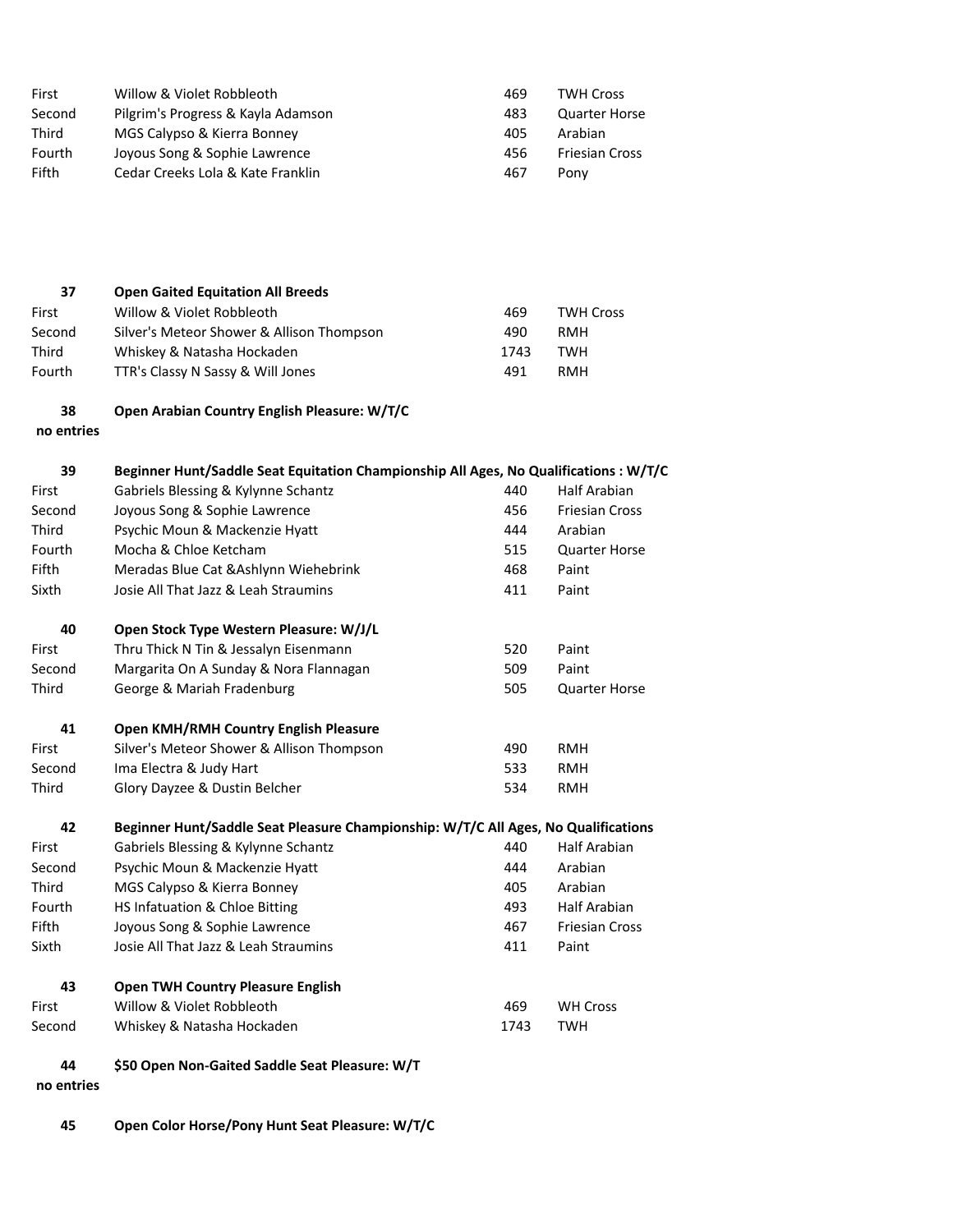| First  | Thru Thick N Tin & Jessalyn Eisenmann | 520 | Paint        |
|--------|---------------------------------------|-----|--------------|
| Second | Dalos Dream Queen & Lauren Lewis      | 507 | Paint        |
| Third  | Chips Ahoy Leroy & Alexis Griffin     | 528 | Rangerbred   |
| Fourth | Diego & Kenzie Moore                  | 508 | Paint        |
| Fifth  | Sumar Of Shilo & Susan Haff           | 484 | Half Arabian |

| 46           | Open Hunt Seat Pleasure: W/T/C                                |     |                       |
|--------------|---------------------------------------------------------------|-----|-----------------------|
| First        | BJD Dark Alley & Jacqui Peterschmidt-Gargas                   | 496 | Half Arabian          |
| Second       | Al Patino CRF & Jarod Oliver                                  | 488 | Half Arabian          |
| Third        | Rohara Gemini & Abbie Stewart                                 | 492 | Arabian               |
| Fourth       | Cedar Creeks Reba & Sarah Bruns                               | 465 | Clydesdales           |
| Fifth        | Kinzu Unauthorized & Shellie Stocksdale                       | 413 | Morgan                |
| Sixth        | Divine Baroness & Alisha Hibler                               | 428 | Friesian/Thoroughbred |
| 47           | OTTB/TIP Open Thoroughbred English Pleasure: W/T/C            |     |                       |
| First        | Love Dr Bill & Anna Tomes                                     | 473 | <b>OTTB</b>           |
| Second       | Mixed Signals & Sammie Harter                                 | 433 | OTTB                  |
| <b>Third</b> | After Dinner Mint & Jake Goldsmith                            | 415 | OTTB                  |
| Fourth       | Let's Skip Fiji & Tessa Lawrence                              | 455 | OTTB                  |
| 48           | Youth Non-Gaited Saddle Seat Pleasure: W/T                    |     |                       |
| First        | HS Infatuation & Chloe Bitting                                | 493 | <b>Half Arabian</b>   |
| 49           | Youth Hunt Seat Pleasure: W/T/C                               |     |                       |
| First        | Thru Thick N Tin & Jessalyn Eisenmann                         | 520 | Paint                 |
| Second       | MGS Calypso & Kierra Bonney                                   | 405 | Arabian               |
| Third        | Dalos Dream Queen & Lauren Lewis                              | 507 | Paint                 |
| Fourth       | Rohara Gemini & Abbie Stewart                                 | 492 | Arabian               |
| Fifth        | Peppy's Magic Bay & Elizabeth Robbleoth                       | 477 | <b>Quarter Horse</b>  |
| Sixth        | Lone Ranger & Tessa McElroy                                   | 511 | Grade                 |
| 50           | Open Stock Type Hunt Seat Pleasure: W/T/C                     |     |                       |
| First        | Thru Thick N Tin & Jessalyn Eisenmann                         | 520 | Paint                 |
| Second       | Peppy's Magic Bay & Elizabeth Robbleoth                       | 477 | <b>Quarter Horse</b>  |
| Third        | Micks Penny Poo & Katrina Kroger                              | 471 | <b>Quarter Horse</b>  |
| Fourth       | Hope & Kayla Gotts                                            | 526 | Paint                 |
| Fifth        | Meradas Blue Cat & Ashlynn Wiehebrink                         | 468 | Paint                 |
| Sixth        | Cooper & Sammie Harter                                        | 540 | <b>TWH Cross</b>      |
| 51           | Open Half Arabian Country English Pleasure: WT/C              |     |                       |
| First        | HS Infatuation & Chloe Bitting                                | 493 | <b>Half Arabian</b>   |
| 52           | Open Jr. Horse/Pony Snaffle Bit 5 Yrs & Under, W/T/C or W/J/L |     |                       |
| First        | CCD's Flying Danika & Bella Ulanoski                          | 462 | Clydesdale            |
| 53           | \$50 Open Hunt Seat Pleasure: W/T                             |     |                       |
| First        | Zhivago & Michelle Kitowski                                   | 459 | Friesian              |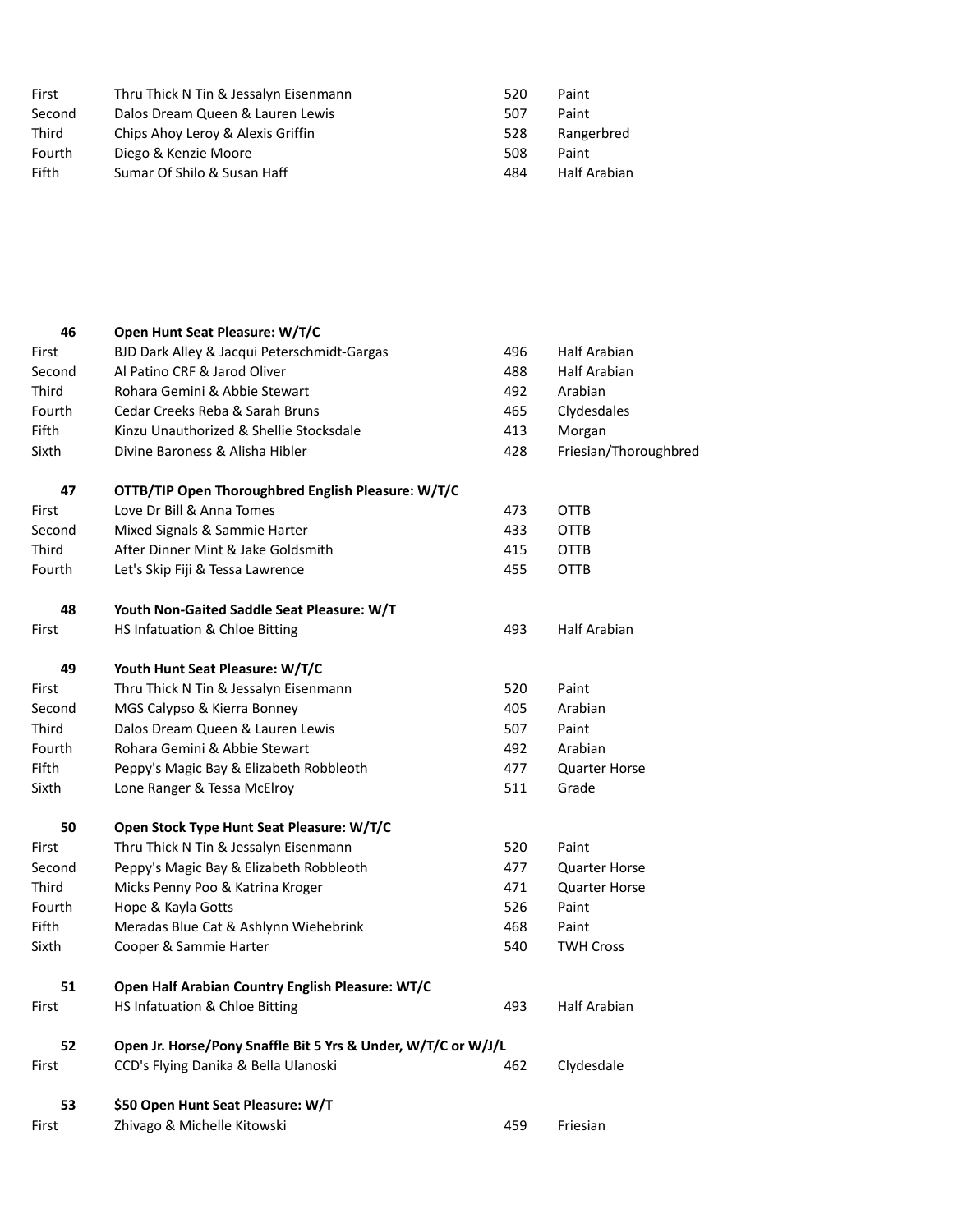| Second       | GBF Ryker & Leah Popp                       | 474 | Friesian     |
|--------------|---------------------------------------------|-----|--------------|
| <b>Third</b> | CCD's Flying Danika & Bella Ulanoski        | 462 | Clydesdale   |
| Fourth       | Rohara Gemini & Abbie Stewart               | 492 | Arabian      |
| Fifth        | Thru Thick N Tin & Jessalyn Eisenmann       | 520 | Paint        |
| Sixth        | Lux Edition & Kayla Mayersky                | 731 | Arabian      |
| 54           | Open Non-Gaited Saddle Seat Pleasure: W/T/C |     |              |
| First        | HS Infatuation & Chloe Bitting              | 493 | Half Arabian |

| 55     | Open Draft/Draft Cross Pleasure: W/T or W/J, Any Seat |     |                       |
|--------|-------------------------------------------------------|-----|-----------------------|
| First  | Zhivago & Michelle Kitowski                           | 459 | Friesian              |
| Second | GBF Ryker & Leah Popp                                 | 474 | Friesian              |
| Third  | CCD's Flying Danika & Bella Ulanoski                  | 462 | Clydesdale            |
| Fourth | Ted & Tom Mares                                       | 501 | Belgian               |
| Fifth  | Joyous Song & Sophie Lawrence                         | 456 | <b>Friesian Cross</b> |
| Sixth  | Cedar Creek's GiGi & Sydney Warning                   | 470 | Friesian              |
| 56     | 10 Yrs & Under Pleasure: W/T or W/J HELPER REQUIRED   |     |                       |
| First  | Buddy & Kate Holbrook                                 | 402 | <b>Quarter Pony</b>   |
| Second | SA Halim Jubilee & Wren Rush                          | 447 | Arabian               |
| Third  | MGS Calypso & Scarlett Bonney                         | 458 | Arabian               |
| Fourth | MGS Lunar Eclipse & Casey Smith                       | 424 | <b>NSH</b>            |
| Fifth  | Gabe & Lucy Blair                                     | 422 | Arabian               |
| Sixth  | Sugarlicious & Genevieve Bennett                      | 437 | <b>Quarter Pony</b>   |
| 57     | Open Green Horse/Pony: W/T/C or W/J/L, Any Seat       |     |                       |
| First  | Jon Knows The Code & Wendy Frevert                    | 190 | <b>OTTB</b>           |
| Second | Steamy MacDreamy & Jacqui Peterschmidt-Gargas         | 495 | <b>Half Arabian</b>   |
| Third  | CCDs Flying Danika & Bella Ulanoski                   | 462 | Clydesdale            |
| Fourth | Zhivago & Michelle Kitowski                           | 459 | Friesian              |
| Fifth  | Lone Ranger & Tessa McElroy                           | 511 | Grade                 |
| Sixth  | Lola & Scarlett Speck                                 | 541 | Pony Cross            |
| 58     | ** Restricted Western Pleasure: W/J                   |     |                       |
| First  | Radical Inspiration & Lyla Bernstein                  | 403 | <b>Quarter Horse</b>  |
| Second | Herbie & Lexi Maki                                    | 529 | Haflinger             |
| Third  | Belle & Trent Godfrey                                 | 516 | <b>Quarter Horse</b>  |
| Fourth | Waylon & Isabella Eldridge                            | 425 | <b>Quarter Horse</b>  |
| Fifth  | Zippos Dazzln Delilah & Grace Kahle                   | 457 | Paint                 |
| Sixth  | Hollywood & Piper Browning                            | 406 | Paint                 |
| 59     | <b>Open TWH Easy Gait: Optional Tack Style</b>        |     |                       |
| First  | Counts Last Dollar & Beth Levi                        | 203 | <b>TWH</b>            |
| Second | Red Run Equinox & Julia Nolte                         | 535 | <b>TWH</b>            |
| Third  | Willow & Violet Robbleoth                             | 469 | <b>TWH Cross</b>      |
| Fourth | Bustin Out Of Line & Amanda Blahunka                  | 513 | <b>TWH</b>            |
| Fifth  | Moonshine On The Ritz & Alexis Layne                  | 408 | <b>TWH</b>            |
|        |                                                       |     |                       |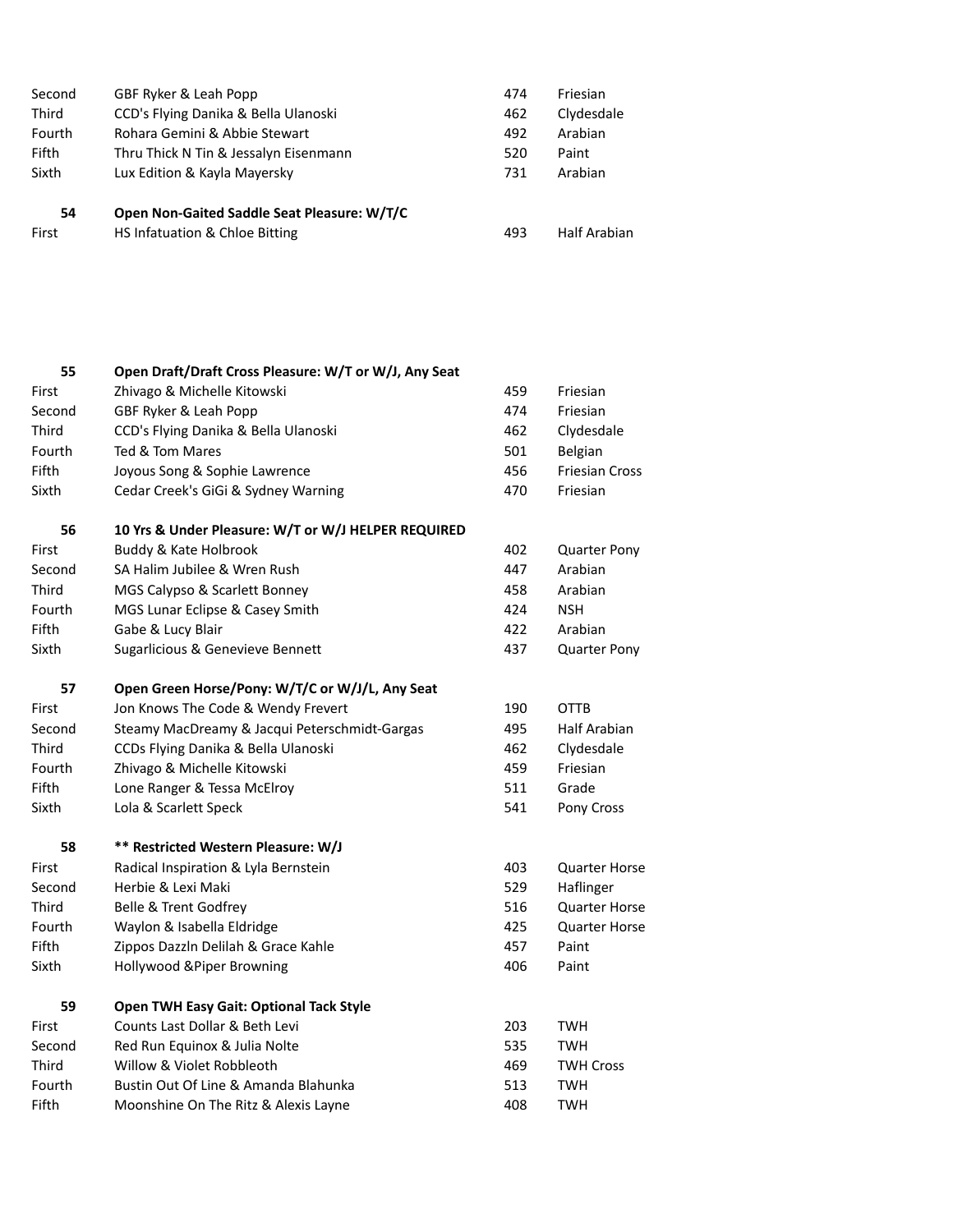| 60                | OTTB/TIP/Open Thoroughbred Western Pleasure: W/J         |     |                      |
|-------------------|----------------------------------------------------------|-----|----------------------|
| First             | Jon Knows The Code & Wendy Frevert                       | 190 | <b>OTTB</b>          |
| Second            | Let's Skip Fiji & Tessa Lawrence                         | 455 | OTTB                 |
| 61                | Open KMH/RMH Trail Pleasure: Optional Tack Style         |     |                      |
| First             | Silver's Meteor Shower & Allison Thompson                | 490 | <b>RMH</b>           |
|                   |                                                          | 491 | RMH                  |
| Second            | TTR's Classy N Sassy & Will Jones                        |     |                      |
| 62                | \$50 Open Western Pleasure: W/J                          |     |                      |
| First             | Radical Inspiration & Tracey Bernstein                   | 404 | <b>Quarter Horse</b> |
| Second            | Thru Thick N Tin & Jessalyn Eisenmann                    | 520 | Paint                |
| Third             | CCD's Flying Danika & Bella Ulanoski                     | 462 | Clydesdale           |
| Fourth            | Zippos Dazzln Delilah & Grace Kahle                      | 457 | Paint                |
| Fifth             | Ox & Meghan Carpenter                                    | 504 | <b>Quarter Horse</b> |
| Sixth             | Kinzu Unauthorized & Shellie Stocksdale                  | 413 | Morgan               |
| 63                | OTTB/TIP/Open Thoroughbred Western Pleasure: W/J/L       |     |                      |
| First             | Jon Knows The Code & Wendy Frevert                       | 190 | <b>OTTB</b>          |
| Second            | Let's Skip Fiji & Tessa Lawrence                         | 455 | OTTB                 |
|                   |                                                          |     |                      |
| 64                | Open Gaited All Breed Western Country Pleasure           |     |                      |
| First             | Counts Last Dollar & Beth Levi                           | 203 | TWH                  |
| Second            | Bustin Out Of Line & Amanda Blahunka                     | 513 | <b>TWH</b>           |
| Third             | Moonshine On The Ritz & Alexis Layne                     | 408 | <b>TWH</b>           |
| 65                | Adults 19 Yrs & Over Horse/Pony Pleasure: W/T/C or W/J/L |     |                      |
| First             | BJD Dark Alley & Jacqui Peterschmidt-Gargas              | 496 | Half Arabian         |
| Second            | Lux Edition & Kayla Mayersky                             | 731 | Arabian              |
| Third             | Chips Ahoy Leroy & Alexis Griffin                        | 528 | Rangerbred           |
| Fourth            | CCD's Sapphires Tiernan & Jasmine Monroe                 | 466 | Friesian/Clydesdale  |
| Fifth             | Cedar Creeks Reba & Sarah Bruns                          | 465 | Clydesdale           |
| Sixth             | George & Mariah Fradenburg                               | 505 | <b>Quarter Horse</b> |
| 66                | Open Half Arabian Western Pleasure: W/J/L                |     |                      |
| <b>No entries</b> |                                                          |     |                      |
| 67                | Youth Western Pleasure: W/J/L                            |     |                      |
| First             | Thru Thick N Tin & Jessalyn Eisenmann                    | 520 | Paint                |
| Second            | Margarita On A Sunday & Nora Flannagan                   | 509 | Paint                |
| Third             | Cooper & Kinsley Ricketts                                | 510 | <b>TWH Cross</b>     |
|                   |                                                          |     |                      |
| 68                | Adults Old Timers Over 50 Yrs: W/T or W/J, Any Seat      |     |                      |
| First             | Zhivago & Michelle Kitowski                              | 459 | Friesian             |
| Second            | Bel Aire V & David Matlack                               | 431 | Arabian              |
| Third             | Red Run Equinox & Julia Nolte                            | 535 | TWH                  |
| Fourth            | SA Halim Jubilee & Mary Arthur                           | 442 | Arabian              |
| Fifth             | Sumar Of Shilo & Susan Haff                              | 484 | Half Arabian         |
| 69                | Ride A Buck (bareback, non-gaited)                       |     |                      |
| <b>First</b>      | Thru Thick N Tin & Jessalyn Eisenmann                    | 520 | Paint                |
| 70                | <b>Stick Horse Obstacle Course</b>                       |     |                      |
| First             | Susan Haff & Jerod Oliver                                |     |                      |
|                   |                                                          |     |                      |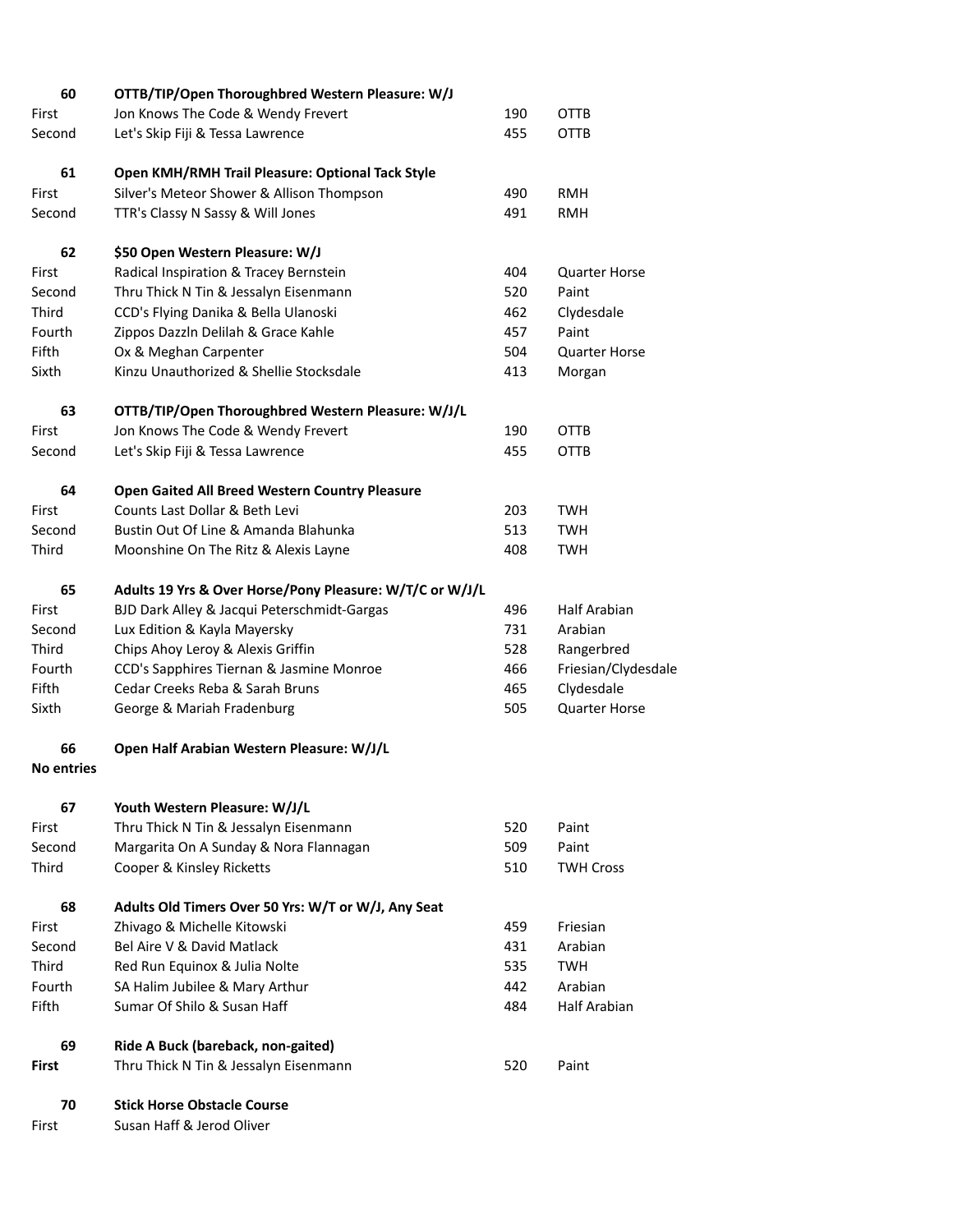| 71     | Open 2 Yrs. & Under Halter: All Breeds                   |     |                       |
|--------|----------------------------------------------------------|-----|-----------------------|
| First  | Melvin & Dave Mares                                      | 499 | Belgin                |
| Second | Reds Rising Phoenix & Alisha Hibler                      | 427 | <b>Quarter Horse</b>  |
| 72     | Youth Stock Type Halter: Geldings                        |     |                       |
| First  | Thru Thick N Tin & Jessalyn Eisenmann                    | 520 | Paint                 |
| Second | Herbie & Lexi Maki                                       | 529 | Haflinger             |
| Third  | Hollywood & Piper Browning                               | 406 | Paint                 |
| Fourth | Whiskey Lullabubye & Amanda Blahunka                     | 512 | Paint                 |
| Fifth  | Champ & Audury Pearso                                    | 524 | <b>TWH</b>            |
| Sixth  | Beamer & Kristina Hallewell                              | 449 | <b>Quarter Horse</b>  |
| 73     | <b>Open Pony Halter: All Breeds</b>                      |     |                       |
| First  | Herbie & Lexi Maki                                       | 529 | Haflinger             |
| Second | CK Something In Red & Sara Trivell                       | 429 | POA                   |
| Third  | Buddy & Kate Holbrook                                    | 402 | <b>Quarter Pony</b>   |
| Fourth | Joyous Song & Sophie Lawrence                            | 456 | <b>Friesian Cross</b> |
| 74     | <b>Open Arabian Halter: Geldings</b>                     |     |                       |
| First  | Titan Afire & Jennifer Turner                            | 518 | Arabian               |
| Second | Psymply Noble & Katherine Laczkowski                     | 460 | Arabian               |
| Third  | Lux Edition & Kayla Mayersky                             | 731 | Arabian               |
| Fourth | BA Najid & Sandy Bryant                                  | 544 | Arabian               |
| Fifth  | Gabe & Lucy Blair                                        | 422 | Arabian               |
| Sixth  | Skate Elite Sir Prize & Lauren Leech                     | 410 | Arabian               |
| 75     | <b>Open Stallion Halter: All Breeds</b>                  |     |                       |
| First  | Bel Aire V & David Matlack                               | 431 | Arabian               |
| Second | Reds Rising Phoenix & Alisha Hibler                      | 427 | <b>Quarter Horse</b>  |
| 76     | <b>Open Stock Type Halter: Mares</b>                     |     |                       |
| First  | Radical Inspiration & Tracey Bernstein                   | 404 | <b>Quarter Horse</b>  |
| Second | Triple Kiden Poco Chick & Simone Allen                   | 521 | Paint                 |
| Third  | Margarita On A Sunday & Nora Flannagan                   | 509 | Paint                 |
| Fourth | Hope & Kayla Gotts                                       | 526 | Paint                 |
| Fifth  | Meradas Blue Cat & Ashlynn Wiehebrink                    | 468 | Paint                 |
| Sixth  | Scarlett O'Hara & Abbi Stump                             | 522 | <b>Half Arabian</b>   |
| 77     | <b>Open Half Arabian Halter: Geldings</b>                |     |                       |
| First  | HS Infatuation & Chloe Bitting                           | 493 | Half Arabian          |
| Second | MGS Lunar Eclipse & Casey Smith                          | 424 | <b>NSH</b>            |
| 78     | <b>Open Gaited Horse Model: Geldings &amp; Stallions</b> |     |                       |
| First  | Moonshine On The Ritz & Alexia Layne                     | 408 | <b>TWH</b>            |
| 79     | <b>Open Baroque Type Halter: Geldings</b>                |     |                       |
| First  | Zhivago & Michelle Kitowski                              | 459 | Friesian              |
| Second | GBF Ryker & Leah Popp                                    | 474 | Friesian              |
| Third  | CCD's Sapphires Tiernan & Jasmine Monroe                 | 466 | Friesian/Clydesdale   |
| 80     | \$100 Open Halter: All Breeds                            |     |                       |
| First  | Zhivago & Michelle Kitowski                              | 459 | Friesian              |
|        |                                                          |     |                       |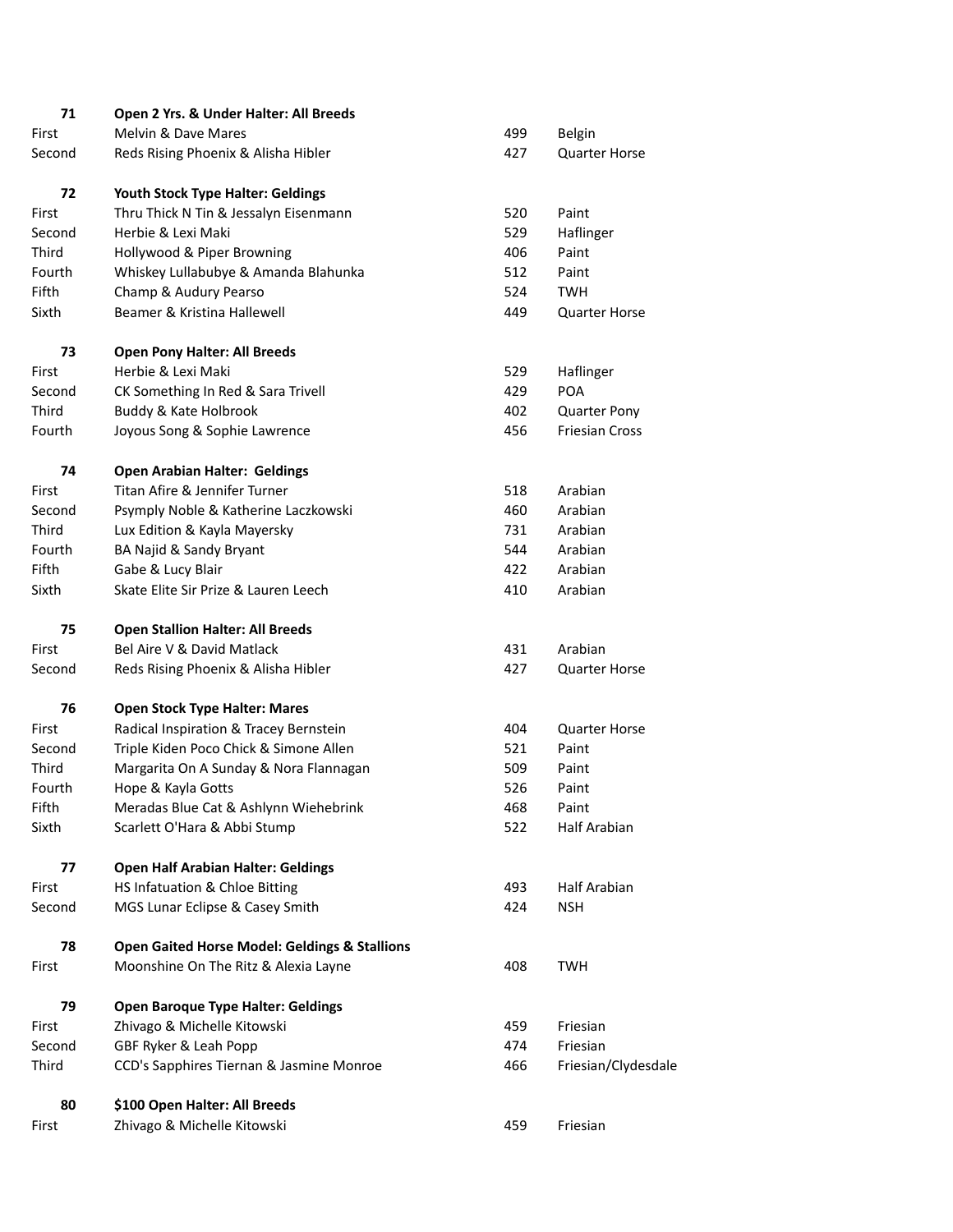| Second       | Bet Im In Style & Heather Ramirez                       | 481 | <b>Quarter Horse</b>  |
|--------------|---------------------------------------------------------|-----|-----------------------|
| <b>Third</b> | GBF Ryker & Leah Popp                                   | 474 | Friesian              |
| Fourth       | A Bar Mans Story & Heather Quigley-Allen                | 417 | <b>Quarter Horse</b>  |
| <b>Fifth</b> | Titan Afire & Jennifer Turner                           | 518 | Arabian               |
| Sixth        | Divine Baroness & Alisha Hibler                         | 428 | Friesian/Thoroughbred |
| 81           | Supreme All Breed Halter Champion: All 1st Place Horses |     |                       |
| First        | Zhivago & Michelle Kitowski                             | 459 | Friesian              |
| 82           | <b>Open Western Showmanship: All Ages</b>               |     |                       |
| First        | Thru Thick N Tin & Jessalyn Eisenmann                   | 520 | Paint                 |
| Second       | Radical Inspiration & Tracey Bernstein                  | 404 | <b>Quarter Horse</b>  |
| Third        | Bet Im In Style & Heather Ramirez                       | 481 | <b>Quarter Horse</b>  |
| Fourth       | A Bar Mans Story & Heather Quigley-Allen                | 417 | <b>Quarter Horse</b>  |

Fifth Triple Kiden Poco Chick & Simone Allen 521 Paint

Sixth Ox & Megan Carpenter 1980 1991 1991 1992 1994 1995 1994 1995 1994 1995 1996 1997 1998 1998 199

| 83     | <b>Lead Line</b>                                           |     |                       |
|--------|------------------------------------------------------------|-----|-----------------------|
| First  | Major & Parker Eldridge                                    | 426 | <b>Quarter Horse</b>  |
| First  | Pretty N Red & Sophia Jones                                | 430 | QuarterHorse          |
| First  | Denver & Annabelle Goldman                                 | 454 | <b>Quarter Pony</b>   |
| First  | TTRs Envy & Sophia Phillips                                | 489 | <b>RMH</b>            |
| First  | Scarlett O'Hara & Abbi Stump                               | 522 | Half Arabian          |
| First  | Champ & Audury Pearson                                     | 524 | <b>TWH</b>            |
| First  | Pearl & Avery Kolb                                         | 530 | <b>Quarter Pony</b>   |
| 84     | Roselyn A. Faut Memorial Class: W/T or W/J, 12 Yrs & Under |     |                       |
| First  | Joyous Song & Sophie Lawrence                              | 456 | <b>Friesian Cross</b> |
| Second | Skats Elite Sir Prize & Lauren Leech                       | 410 | Arabian               |
| Third  | Belle & Trent Godfrey                                      | 516 | <b>Quarter Horse</b>  |
| Fourth | Hollywood & Liza Browning                                  | 407 | Paint                 |
| Fifth  | MGS Calypso & Kierra Bonney                                | 405 | Arabian               |
| 85     | Roselyn A. Faut Memorial Class: W/T/C or W/J/L: All Ages   |     |                       |
| First  | Thru Thick N Tin & Jessalyn Eisenmann                      | 520 | Paint                 |
| Second | Dalos Dream Queen & Lauren Leech                           | 507 | Paint                 |
| Third  | Josie All That Jazz & Leah Straumins                       | 411 | Paint                 |
| Fourth | Free Willie & Rachel Louks                                 | 478 | Appaloosa             |
| 86     | Open Rescue Horse/Pony: W/T or W/J, All Breeds             |     |                       |
| First  | Nevadas Rising Sun & Madeline Hofmeister                   | 542 | <b>Mustang</b>        |
| Second | Mixed Signals & Sammie Harter                              | 433 | <b>OTTB</b>           |
| Third  | Pilgrim's Progress & Kayla Adamson                         | 483 | <b>QH</b>             |
| Fourth | Hope & Kayla Gotts                                         | 526 | Paint                 |

|                                        |     | -                    |
|----------------------------------------|-----|----------------------|
| Hope & Kayla Gotts                     | 526 | Paint                |
| George & Mariah Fradenburg             | 505 | <b>Quarter Horse</b> |
| Triple Kiden Poco Chick & Simone Allen | 521 | Paint                |
| Ollie & Megan Carpenter                | 503 | Belgian              |
|                                        |     |                      |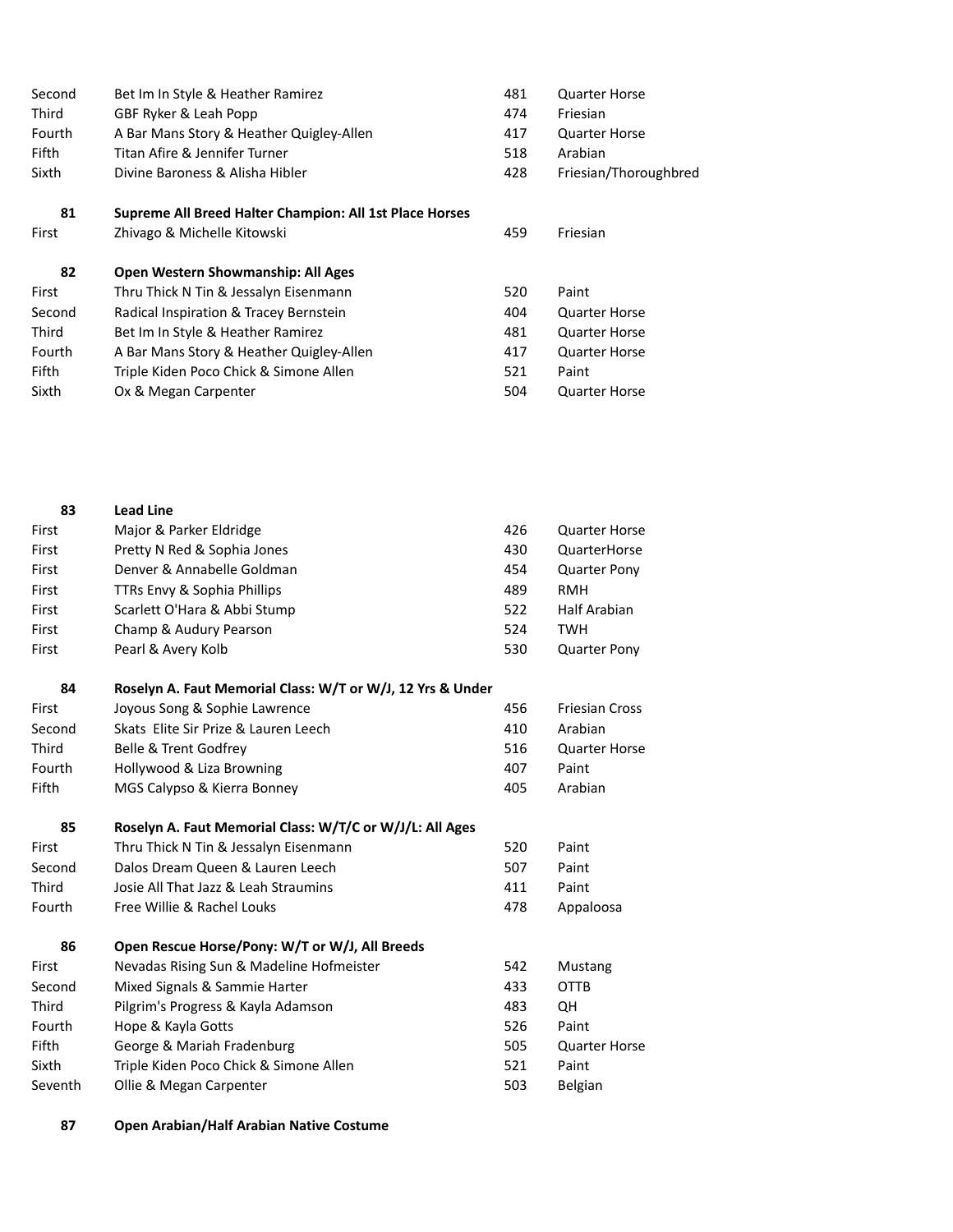| First             | Heartbreaker RCR & Jennifer Turner                      | 519 | Arabian              |
|-------------------|---------------------------------------------------------|-----|----------------------|
| 88                | Beginner Hunt/Saddle Seat Pleasure: W/T, 10 Yrs & Under |     |                      |
| First             | Cedar Creeks Lola & Ella Popp                           | 461 | Pony                 |
| Second            | Pilgrim's Pride & Sissy Frey                            | 494 | QH                   |
| Third             | SA Halim Jubilee & Khloe Scheib                         | 443 | Arabian              |
| Fourth            | Sugarlicious & Lily May                                 | 441 | <b>Quarter Pony</b>  |
| Fifth             | Gabe & Jill Blair                                       | 423 | Arabian              |
| Sixth             | MGS Calypso & Scarlett Bonney                           | 458 | Arabian              |
| 89                | <b>Open KMH/RMH Western Country Pleasure</b>            |     |                      |
| <b>No Entries</b> |                                                         |     |                      |
| 90                | Open Stock Type Western Equitation: W/J/L               |     |                      |
| First             | Chips Ahoy LeRoy & Alexis Griffin                       | 528 | Rangerbred           |
| Second            | Peppys Magic Bay & Elizabeth Robbleoth                  | 477 | <b>Quarter Horse</b> |

| 91     | Beginner Hunt/Saddle Seat Equitation: W/T, 10 Yrs & Under HELPER REQUIRED      |     |                     |
|--------|--------------------------------------------------------------------------------|-----|---------------------|
| First  | Cedar Creeks Lola & Ella Popp                                                  | 461 | Pony                |
| Second | Pilgrim's Pride & Sissy Frey                                                   | 494 | QH                  |
| Third  | SA Halim Jubilee & Khloe Scheib                                                | 443 | Arabian             |
| Fourth | Sugarlicious & Lily May                                                        | 441 | <b>Quarter Pony</b> |
| Fifth  | Gabe & Jill Blair                                                              | 423 | Arabian             |
| Sixth  | MGS Calypso & Scarlett Bonney                                                  | 458 | Arabian             |
| 92     | Open Gaited All Breeds Performance: 1st & 2nd Gaits, No Canter, No Heavy Shoes |     |                     |
| First  | Counts Last Dollar & Beth Levi                                                 | 203 | <b>TWH</b>          |
| Second | Moonshine On The Ritz & Alexis Layne                                           | 408 | <b>TWH</b>          |
| Third  | Willow & Violet Robbleoth                                                      | 469 | <b>TWH Cross</b>    |
| Fourth | Champ & Audury Pearson                                                         | 524 | <b>TWH</b>          |
| 93     | \$50 Open Hunt Seat Pleasure: W/T/C                                            |     |                     |
| First  | BJD Dark Alley & Jacqui Peterschmidt-Gargas                                    | 496 | <b>Half Arabian</b> |
| Second | Thru Thick N Tin & Jessalyn Eisenmann                                          | 520 | Paint               |
| Third  | Kinzu Unauthorized & Shellir Stocksdale                                        | 413 | Morgan              |
| Fourth | Titan Afire & Jennifer Turner                                                  | 518 | Arabian             |
| Fifth  | CCD's Sapphires Tiernan & Jasmine Monroe                                       | 466 | Friesian/Clydesdale |
| Sixth  | Cedar Creeks Reba & Sarah Bruns                                                | 465 | Clydesdale          |
| 94     | Youth Non-Gaited Saddle Seat Pleasure: W/T/C                                   |     |                     |
| First  | HS Infatuation & Chloe Bitting                                                 | 493 | <b>Half Arabian</b> |
| 95     | ** Restricted Hunt Seat Pleasure: W/T                                          |     |                     |
| First  | Love Dr Bill & Delaney Burton                                                  | 539 | <b>OTTB</b>         |
| Second | Buddy & Kate Holbrook                                                          | 402 | <b>Quarter Pony</b> |
| Third  | Master Mack & Sarah French                                                     | 487 | <b>Draft Cross</b>  |
| Fourth | SA Halim Jubilee & Mary Arthur                                                 | 442 | Arabian             |
| Fifth  | MGS Lunar Eclipse & Casey Smith                                                | 424 | <b>NSH</b>          |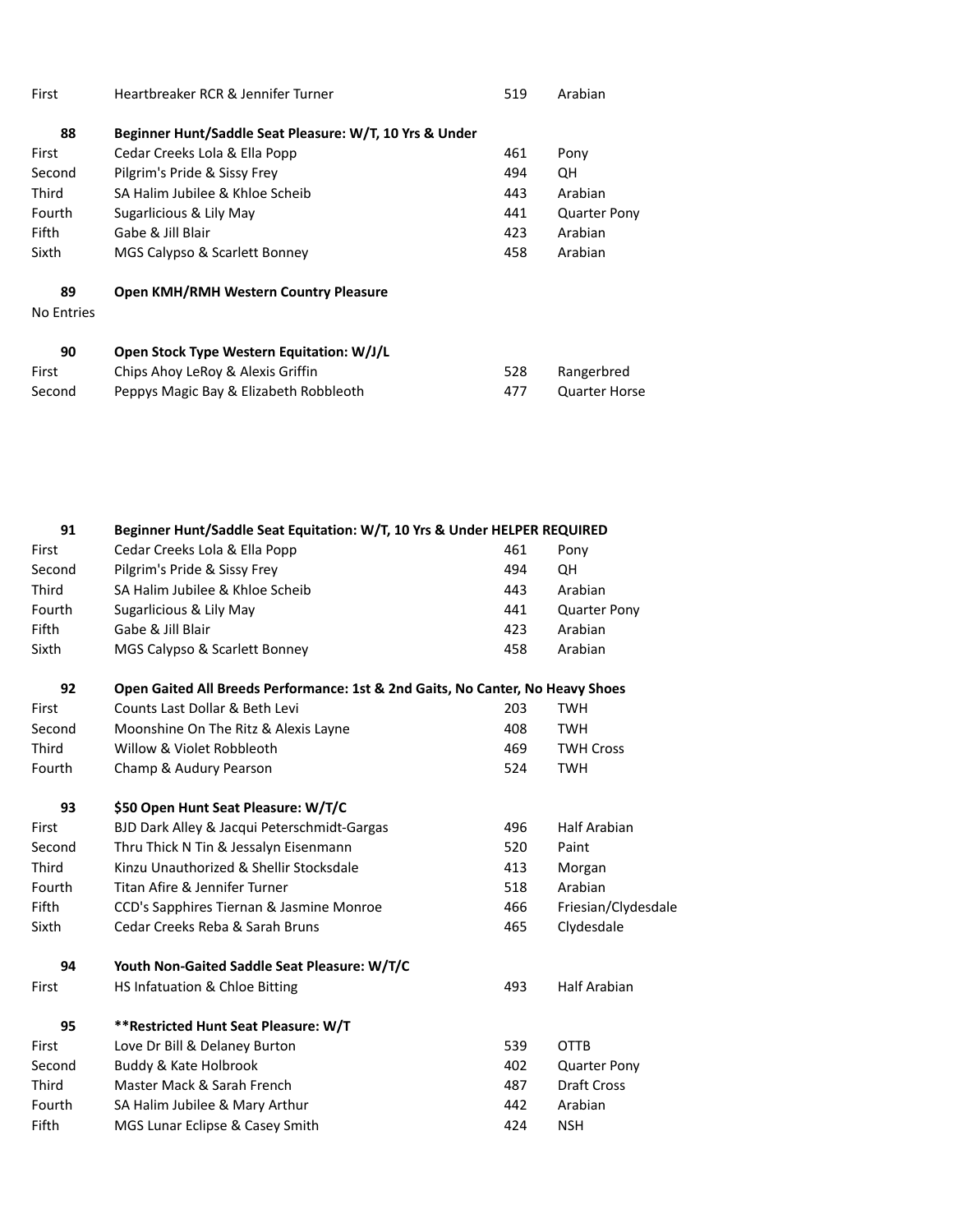| Sixth        | Psymply Noble & Katherine Laczkowski                      | 460 | Arabian               |
|--------------|-----------------------------------------------------------|-----|-----------------------|
| 96           | Open Draft/Draft Cross Pleasure: W/T/C or W/J/L, Any Seat |     |                       |
| First        | Big B & Joe Mares                                         | 502 | Belgian               |
| Second       | CCD's Sapphires Tiernan & Jasmine Monroe                  | 466 | Friesian/Clydesdale   |
| <b>Third</b> | CCD's Flying Danika & Bella Ulanoski                      | 462 | Clydesdale            |
| Fourth       | Cedar Creeks GiGi & Sydney Warning                        | 470 | Friesian              |
| <b>Fifth</b> | Zhivago & Michelle Kitowski                               | 459 | Friesian              |
| Sixth        | Joyous Song & Sophie Lawrence                             | 456 | <b>Friesian Cross</b> |
| 97           | Beginner Hunt/Saddle Seat Pleasure: W/T, 11 Yrs & Over    |     |                       |
| First        | Steppin On Fire & Kathleen Holiday                        | 439 | Half Arabian          |
| Second       | Lux Edition & Kayla Mayersky                              | 731 | Arabian               |
| <b>Third</b> | Psychic Moun & Crystal Schurtter                          | 435 | Arabian               |
| Fourth       | Whiskey Lullabubye & Amanda Blahunka                      | 512 | Paint                 |
| <b>Fifth</b> | Psymply Noble & Katherine Laczkowski                      | 460 | Arabian               |
| Sixth        | Hollywood & Piper Browning                                | 406 | Paint                 |

| 98     | Open Western Pleasure: W/J                               |     |                      |
|--------|----------------------------------------------------------|-----|----------------------|
| First  | Thru Thick N Tin & Jessalyn Eisenmann                    | 520 | Paint                |
| Second | Chips Ahoy Leroy & Alexis Griffin                        | 528 | Rangerbred           |
| Third  | Margarita On A Sunday & Nora Flannagan                   | 509 | Paint                |
| Fourth | CCD's Flying Danika & Bella Ulanoski                     | 462 | Clydesdale           |
| Fifth  | Belle & Trent Godfrey                                    | 516 | <b>Quarter Horse</b> |
| Sixth  | Baron Majestic Warrior & Maleah Pankoke                  | 323 | Friesian/QH          |
| 99     | **Restricted Equitation: W/T or W/J                      |     |                      |
| First  | Love Dr Bill & Delaney Burton                            | 539 | <b>OTTB</b>          |
| Second | Master Mack & Sarah French                               | 487 | Draft Cross          |
| Third  | Baron Majestic Warrior & Maleah Pankoke                  | 323 | Friesian/QH          |
| Fourth | Skats Elite Sir Prize & Lauren Leech                     | 410 | Arabian              |
| Fifth  | Gabe & Lucy Blair                                        | 422 | Arabian              |
| Sixth  | MGS Lunar Eclipse & Casey Smith                          | 424 | <b>NSH</b>           |
| 100    | Beginner Hunt/Saddle Seat Equitation: W/T, 11 Yrs & Over |     |                      |
| First  | Psychic Moun & Crystal Schurtter                         | 435 | Arabian              |
| Second | Skats Elite Sir Prize & Lauen Leech                      | 410 | Arabian              |
| Third  | Mocha & Chloe Ketcham                                    | 515 | <b>Quarter Horse</b> |
| Fourth | Whiskey Lullabubye & Amanda Blahunka                     | 512 | Paint                |
| Fifth  | Hollywood & Liza Browning                                | 407 | Paint                |
| Sixth  | Zippos Dazzlin Delilah & Grace Kahle                     | 457 | Paint                |
| 101    | Open Western Pleasure: W/J/L                             |     |                      |
| First  | Thru Thick N Tin & Jessalyn Eisenmann                    | 520 | Paint                |
| Second | CCD's Flying Danika & Bella Ulanoski                     | 462 | Clydesdale           |
| Third  | Margarita On A Sunday & Nora Flannagan                   | 509 | Paint                |
|        |                                                          |     |                      |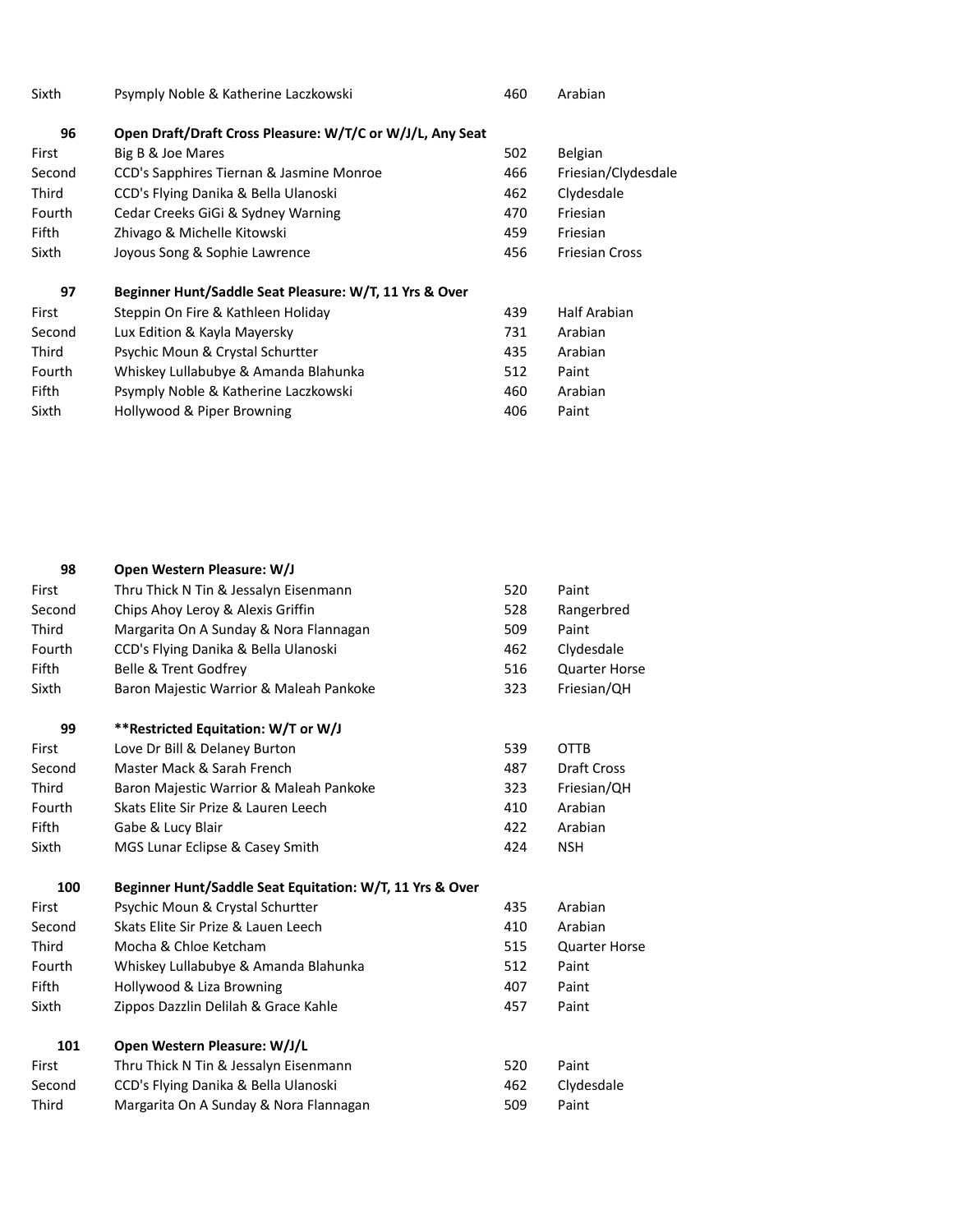| 102          | Open Hunt/Saddle Seat Equitation: W/T/C                                            |     |                       |
|--------------|------------------------------------------------------------------------------------|-----|-----------------------|
| First        | Kinzu Unauthorized & Shellie Stocksdale                                            | 413 | Morgan                |
| Second       | HS Infatuation & Chloe Bitting                                                     | 493 | Half Arabian          |
| Third        | Chips Ahoy Leroy & Alexis Griffin                                                  | 528 | Rangerbred            |
| Fourth       | Lux Edition & Kayla Mayersky                                                       | 731 | Arabian               |
| Fifth        | Peppys Magic Bay & Elizabeth Robbleoth                                             | 477 | <b>Quarter Horse</b>  |
| Sixth        | CCD's Sapphires Tiernan & Jasmine Monroe                                           | 466 | Friesian/Clydesdale   |
| 103          | Open Stock Type English Equitation: W/T/C                                          |     |                       |
| First        | Thru Thick N Tin & Jessalyn Eisenmann                                              | 520 | Paint                 |
| Second       | Chips Ahoy Leroy & Alexis Griffin                                                  | 528 | Rangerbred            |
| Third        | Mocha & Chloe Ketcham                                                              | 515 | <b>Quarter Horse</b>  |
| Fourth       | Meradas Blue Cat & Ashlynn Wiehebrink                                              | 468 | Paint                 |
| Fifth        | Josie All That Jazz & Leah Straumins                                               | 411 | Paint                 |
| Sixth        | Peppys Magic Bay & Elizabeth Robbleoth                                             | 477 | <b>Quarter Horse</b>  |
| 104          | Beginner Hunt/Saddle Seat W/T Pleasure Championship: All Ages, No Qualifications   |     |                       |
| Champion     | Skats Elite Sir Prize & Lauren Leech                                               | 410 | Arabian               |
| Reserve      | MGS Lunar Eclipse & Casey Smith                                                    | 424 | <b>NSH</b>            |
| Third        | Pyschic Moun & Crystal Schurtter                                                   | 435 | Arabian               |
| Fourth       | Mocha & Chloe Ketcham                                                              | 515 | <b>Quarter Horse</b>  |
| Fifth        | SA Halim Jubilee & Harley Freeman                                                  | 438 | Arabian               |
| Sixth        | MGS Calypso & Kierra Bonney                                                        | 405 | Arabian               |
| 105          | \$50 Open Non-Gaited Saddle Seat Pleasure: W/T/C                                   |     |                       |
| First        | HS Infatuation & Chloe Bitting                                                     | 493 | <b>Half Arabian</b>   |
| 106          | Beginner Hunt/Saddle Seat W/T Equitation Championship: All Ages, No Qualifications |     |                       |
| Champion     | Skats Elite Sir Prize & Lauren Leech                                               | 410 | Arabian               |
| Reserve      | Waylon & Isabella Eldridge                                                         | 425 | <b>Quarter Horse</b>  |
| Third        | MGS Lunar Eclipse & Casey Smith                                                    | 424 | <b>NSH</b>            |
| Fourth       | MGS Calypso & Scarlett Bonney                                                      | 458 | Arabian               |
| Fifth        | Hollywood & Liza Browning                                                          | 407 | Paint                 |
| Sixth        | SA Halim Jubilee & Harley Freeman                                                  | 438 | Arabian               |
| 107          | \$50 Open Gaited All Breeds Western Pleasure                                       |     |                       |
| First        | Counts Last Dollar & Beth Levi                                                     | 203 | <b>TWH</b>            |
| Second       | Moonshine On The Ritz & Alexis Layne                                               | 408 | TWH                   |
| Third        | Bustin Out Of Line & Amanda Blahunka                                               | 513 | <b>TWH</b>            |
| 108          | Youth Pony Pleasure: W/T or W/J, Any Seat                                          |     |                       |
| First        | <b>Buddy &amp; Kate Holbrook</b>                                                   | 402 | <b>Quarter Pony</b>   |
| Second       | Herbie & Lexi Maki                                                                 | 529 | Haflinger             |
| Third        | Joyous Song & Sophie Lawrence                                                      | 456 | <b>Friesian Cross</b> |
| Fourth       | MGS Calypso & Scarlett Bonney                                                      | 458 | Arabian               |
| <b>Fifth</b> | Denver & Annabelle Goldman                                                         | 454 | <b>Quarter Pony</b>   |
| 109          | Youth Hunt/Saddle Seat Equitation: W/T/C                                           |     |                       |
| First        | Thru Thick N Tin & Jessalyn Eisenmann                                              | 520 | Paint                 |
| Second       | HS Infatuation & Chloe Bitting                                                     | 493 | <b>Half Arabian</b>   |
| Third        | Josie All That Jazz & Leah Straumins                                               | 411 | Paint                 |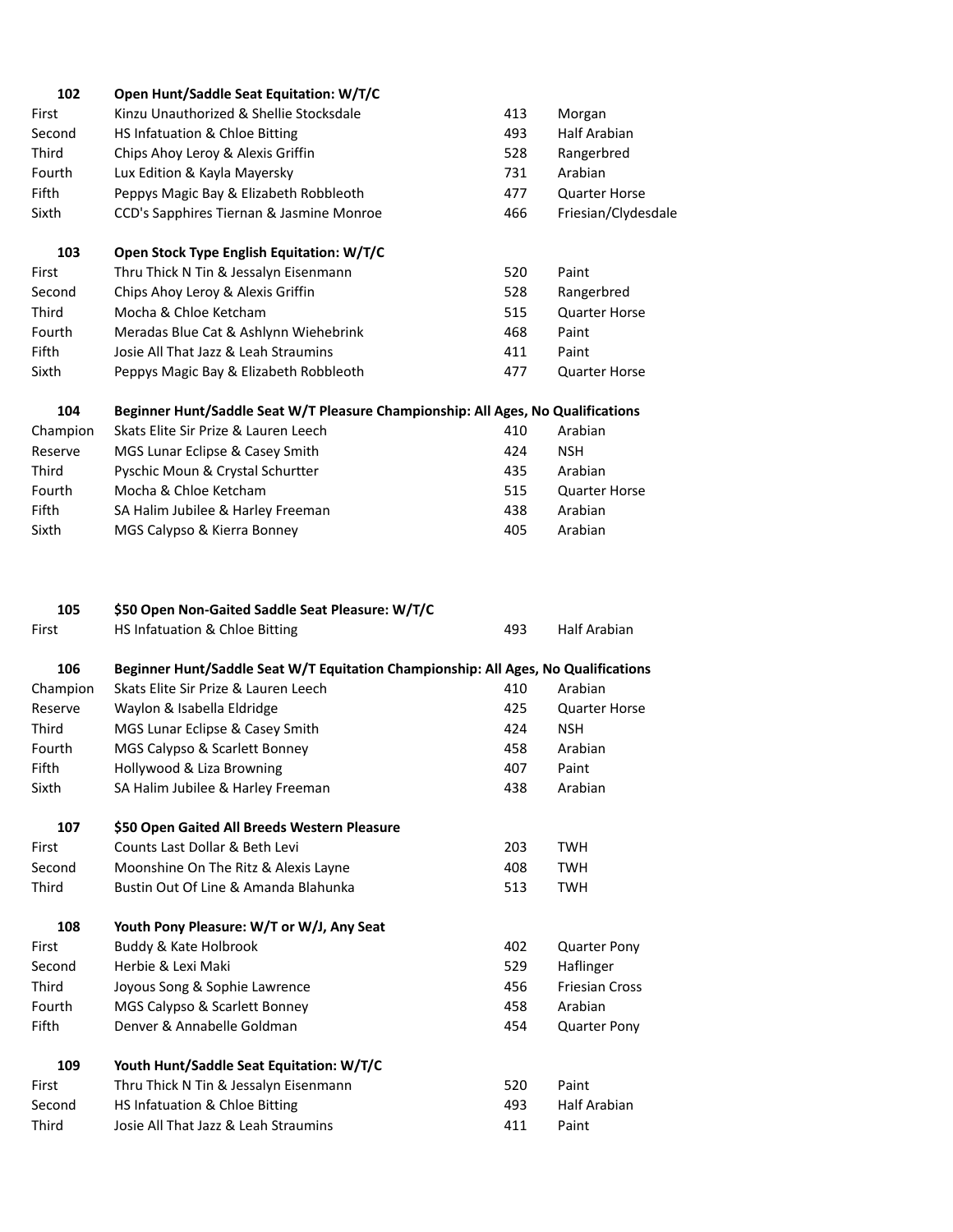| Fifth<br>Sixth<br>110<br>First | Mocha & Chloe Ketcham<br>MGS Calypso & Kierra Bonney<br><b>Open Gaited All Breeds English Pleasure</b><br>Willow & Violet Robbleoth<br>Youth Western Equitation: W/J/L | 515<br>405<br>469 | <b>Quarter Horse</b><br>Arabian<br><b>TWH Cross</b> |
|--------------------------------|------------------------------------------------------------------------------------------------------------------------------------------------------------------------|-------------------|-----------------------------------------------------|
|                                |                                                                                                                                                                        |                   |                                                     |
|                                |                                                                                                                                                                        |                   |                                                     |
|                                |                                                                                                                                                                        |                   |                                                     |
|                                |                                                                                                                                                                        |                   |                                                     |
| 111                            |                                                                                                                                                                        |                   |                                                     |
| <b>First</b>                   | Thru Thick N Tin & Jessalyn Eisenmann                                                                                                                                  | 520               | Paint                                               |
| Second                         | CCD's Flying Danika & Bella Ulanoski                                                                                                                                   | 462               | Clydesdale                                          |
| 112                            | Open Color Horse/Pony Western Pleasure: W/J/L                                                                                                                          |                   |                                                     |
| First                          | Thru Thick N Tin & Jessalyn Eisenmann                                                                                                                                  | 520               | Paint                                               |
| Second                         | Dalos Dream Queen & Lauren Lewis                                                                                                                                       | 507               | Paint                                               |
| 113                            | Open Sport Horse/Pony Under Saddle: W/T/C                                                                                                                              |                   |                                                     |
| First                          | Heartbreaker RCR & Jennifer Turner                                                                                                                                     | 519               | Arabian                                             |
| Second                         | Kinzu Unauthorized & Shellie Stocksdale                                                                                                                                | 413               | Morgan                                              |
| Third                          | GBF Ryker & Leah Popp                                                                                                                                                  | 474               | Friesian                                            |
| 114                            | Youth Pleasure: W/T or W/J, Any Seat                                                                                                                                   |                   |                                                     |
| First                          | Thru Thick N Tin & Jessalyn Eisenmann                                                                                                                                  | 520               | Paint                                               |
| Second                         | Love Dr Bill & Delaney Burton                                                                                                                                          | 539               | <b>OTTB</b>                                         |
| Third                          | Joyous Song & Sophie Lawrence                                                                                                                                          | 456               | <b>Friesian Cross</b>                               |
| Fourth                         | Herbie & Lexi Maki                                                                                                                                                     | 529               | Hafliger                                            |
| Fifth                          | Cedar Creeks GiGi & Sydney Warning                                                                                                                                     | 470               | Friesian                                            |
| Sixth                          | Steppin On Fire & Alexa Schantz                                                                                                                                        | 436               | <b>Half Arabian</b>                                 |
| Seventh                        | Mystery Class: Waylon & Isabella Eldridge                                                                                                                              | 425               | <b>Quarter Horse</b>                                |
| 115                            | Open Half Arabian Hunter Pleasure: W/T/C                                                                                                                               |                   |                                                     |
| First                          | BJD Dark Alley & Jacqui Peterschmidt-Gargas                                                                                                                            | 496               | Half Arabian                                        |
| Second                         | Steamy MacDreamy & Tara LaFave                                                                                                                                         | 497               | <b>Half Arabian</b>                                 |
| Third                          | Steppin On Fire & Alexa Schantz                                                                                                                                        | 436               | <b>Half Arabian</b>                                 |
| 116                            | <b>Open TWH Western Country Pleasure</b>                                                                                                                               |                   |                                                     |
| First                          | Counts Last Dollar & Beth Levi                                                                                                                                         | 203               | <b>TWH</b>                                          |
| Second                         | Moonshine On The Ritz & Alexis Layne                                                                                                                                   | 408               | <b>TWH</b>                                          |
| Third                          | Bustin Out Of Line & Amanda Blahunka                                                                                                                                   | 513               | <b>TWH</b>                                          |
| 117                            | Open Non-Gaited Saddle Seat Pleasure: W/T                                                                                                                              |                   |                                                     |
| First                          | HS Infatuation & Chloe Bitting                                                                                                                                         | 493               | <b>Half Arabian</b>                                 |
| 118                            | Open Arabian Hunter Pleasure: W/T/C                                                                                                                                    |                   |                                                     |
| First                          | Lux Edition & Kayla Mayersky                                                                                                                                           | 731               | Arabian                                             |
| Second                         | MGS Calypso & Kierra Bonney                                                                                                                                            | 405               | Arabian                                             |
| 119                            | Open Western Equitation: W/J/L                                                                                                                                         |                   |                                                     |
| First                          | Thru Thick N Tin & Jessalyn Eisenmann                                                                                                                                  | 520               | Paint                                               |
| 120<br><b>No entries</b>       | Open Arabian Western Pleasure: W/J/L                                                                                                                                   |                   |                                                     |

**121 Warm -Up Hunter Hack Cross Rails: 12 " Height**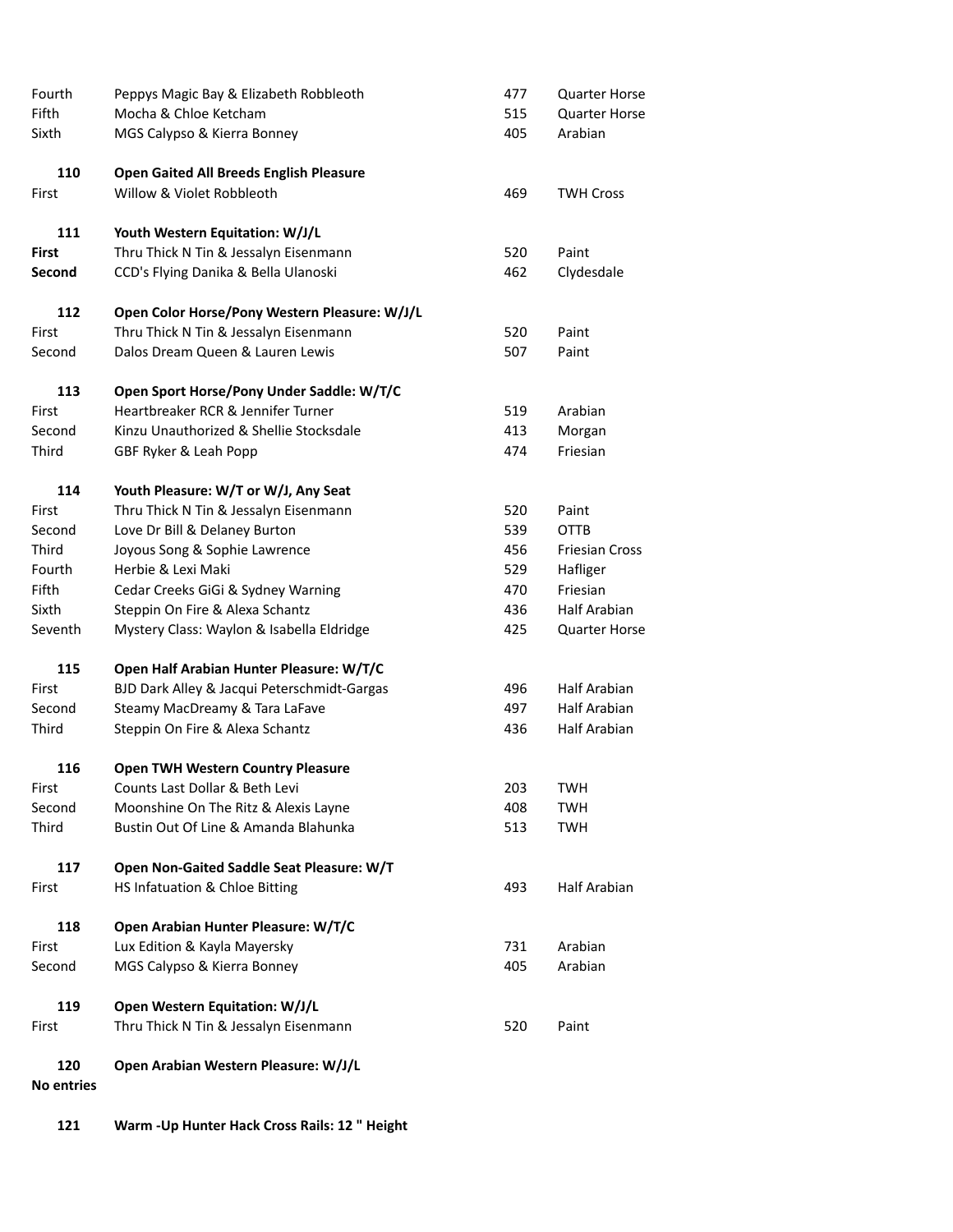First no info

**122 Hunter Hack Cross Rails: 12 " Height**

| First  | Katie Lost Blue & Olivia Simpson                             | 485 | <b>Quarter Horse</b> |
|--------|--------------------------------------------------------------|-----|----------------------|
| Second | Chips Ahoy Leroy & Alexis Griffin                            | 528 | Rangerbred           |
| Third  | Mixed Signals & Sammie Harter                                | 433 | <b>OTTB</b>          |
| Fourth | Cooper & Kinsley Ricketts                                    | 510 | <b>TWH Cross</b>     |
| Fifth  | Cedar Creeks GiGi & Sydney Warning                           | 470 | Friesian             |
| Sixth  | Nevadas Rising Sun & Madeline Hofmeister                     | 542 | Mustang              |
| 123    | Warm-Up Very Green Thoroughbred/Open Jumping: 24" Max Height |     |                      |
| First  | Mixed Signals & Sammie Harter                                | 433 | <b>OtTB</b>          |
| Second | Katie Lost Blue & Olivia Simpson                             | 485 | <b>Quarter Horse</b> |
| Third  | Willow & Violet Robbleoth                                    | 469 | <b>TWH Cross</b>     |
| Fourth | Drifter & Tessa McElroy                                      | 537 | Appendix             |
| 124    | Very Green Thoroughbred/Open Jumping: 24" Max Height         |     |                      |
| First  | Mixed Signals & Sammie Harter                                | 433 | <b>OTTB</b>          |
| Second | Baron Majestic Warrior & Maleah Pankoke                      | 323 | Friesian/QH          |
| Third  | Katie Lost Blue & Olivia Simpson                             | 485 | <b>Quarter Horse</b> |
| Fourth | Chips Ahoy Leroy & Alexis Griffin                            | 528 | Rangerbred           |
| Fifth  | Dunn With It & Caitlyn Ford                                  | 432 | <b>Quarter Horse</b> |
| Sixth  | Galway Girl & Emily Nicols                                   | 546 | <b>OTTB</b>          |
| 125    | Warm-Up Open Jumping: 2'3" Max Height                        |     |                      |
| First  | Katie Lost Blue & Olivia Simpson                             | 485 | <b>Quarter Horse</b> |
|        |                                                              |     |                      |
| 126    | Open Jumping: 2'3" Max Height                                |     |                      |
| First  | Baron Majestic Warrior & Maleah Pankoke                      | 323 | Friesian/QH          |
| Second | <b>Galway Girl &amp; Emily Nicols</b>                        | 546 | <b>OTTB</b>          |
| Third  | Nevadas Rising Sun & Madeline Hofmeister                     | 542 | Mustang              |
| Fourth | Katie Lost Blue & Olivia Simpson                             | 485 | <b>Quarter Horse</b> |
| Fifth  | Dalos Dream Queen & Lauren Lewis                             | 507 | Paint                |
| 127    | Warm-Up Suitability For Hunter: 2'9" Max Height              |     |                      |
| First  | Galway Girl & Emily Nicols                                   | 546 | <b>OTTB</b>          |
| 128    | Suitability For Hunter: 2'9" Max Height                      |     |                      |
| First  | Galway Girl & Emily Nicols                                   | 546 | <b>OTTB</b>          |
| 129    | Beginner Hunt/Saddle Seat Pleasure: W/T, 10 Yrs & Under      |     |                      |
| First  | Buddy & Kate Holbrook                                        | 402 | <b>Quarter Pony</b>  |
| Second | Sugarlicious & Tara Albertson                                | 446 | <b>Quarter Pony</b>  |
| Third  | SA Halim Jubilee & Harley Freeman                            | 438 | Arabian              |
| Fourth | MGS Lunar Eclipse & Casey Smith                              | 424 | <b>NSH</b>           |
| Fifth  | MGS Calypso & Scarlett Bonney                                | 458 | Arabian              |
| Sixth  | Gabe & Lucy Blair                                            | 422 | Arabian              |
| 130    | Beginner Hunt/Saddle Seat Equitation: W/T, 10 Yrs & Under    |     |                      |
| First  | MGS Calypso & Kierra Bonney                                  | 405 | Arabian              |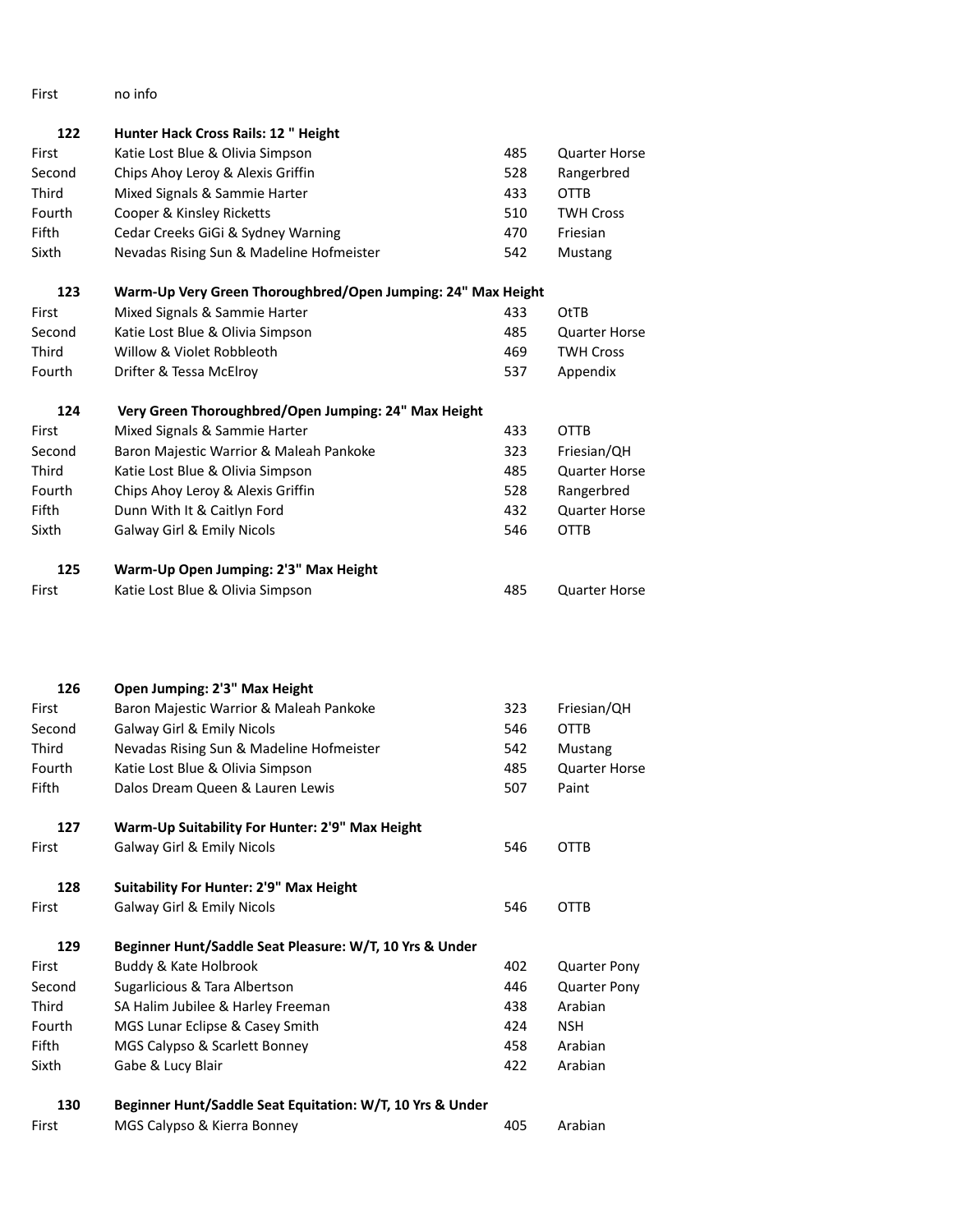| Second        | Buddy & Kate Holbrook             | 402 | <b>Quarter Pony</b> |
|---------------|-----------------------------------|-----|---------------------|
| Third         | MGS Lunar Eclipse & Casey Smith   | 424 | NSH                 |
| <b>Fourth</b> | Gabe & Lucy Blair                 | 422 | Arabian             |
| Fifth         | SA Halim Jubilee & Harley Freeman | 438 | Arabian             |
| Sixth         | Sugarlicious & Tara Albertson     | 446 | <b>Quarter Pony</b> |

**Fall Mary Weeks Award: Bella Ulanoski & CCD's Flying Danika (Clydesdale)**

**Jr. Sportsmanship Award: Kierra Bonney & MGS Calypso (Arabian) Roselyn A. Faut Memorial Class, 12 Yrs & Under: Sophie Lawrence & Joyous Song (Friesian Cross) Roselyn A. Faut Memorial Class, All Ages, W/T/C: Jessalyn Eisenmann & Thru Thick N Tin (Paint) Pre Entry Award: free stall: Shellie Stocksdale Supreme All Breed Halter Champion: Michelle Kitowski & Zhivago (Friesian) Open Sport Horse/Pony In Hand Champion: Jennifer Turner & Titan Afire (Arabian) Open Sport Horse/Pony In Hand Reserve Champion: Shellie Stocksdale & Kinzu Unauthorized (Morgan) Open Sport Horse/Pony Under Saddle Champion: Jennifer Turner & Titan Afire (Arabian) Open Sport Horse/Pony Under Saddle Reserve Champion: Shellie Stocksdale & Kinzu Unauthorized (Morgan) Beginner Hunt/Saddle Seat W/T/C Pleasure Champion: Kylynne Schantz & Gabriels Blessing (Arabian) Beginner Hunt/Saddle Seat W/T/C Pleasure Champion: Mackenzie Hyatt & Psychic Moun (Arabian) Beginnr Hunt/Saddle Seat Equitation W/T/C Champion: Kylynne Schantz & Gabriels Blessing (Arabian) Beginnr Hunt/Saddle Seat Equitation W/T/C Reserve Champion: Sophie Lawrence & Joyous Song (Friesian Cross) Beginner Hunt/Saddle Seat Pleasure W/T/C Champion: Lauren Leech & Skats Elite Sir Prize (Arabian) Beginner Hunt/Saddle Seat Pleasure W/T/C Reserve Champion: Casey Smith & MGS Lunar Eclipse (NSH) Beginner Hunt/Saddle Seat Equitation W/T Champion: Lauren Leech & Skats Elite Sir Prize (Arabian) Beginner Hunt/Saddle Seat Equitation W/T Reserve Champion: Isabella Eldridge & Waylon (Quarter Horse) Sunday Mystery Class Winner: Isabella Eldridge & Waylon (Quarter Horse) Saturday Mystery Class Winner: Lucy Blair & Gabe (Arabian) Rescue Horse: Maddie Hofmeister & Nevada's Rising Sun (Mustang)**